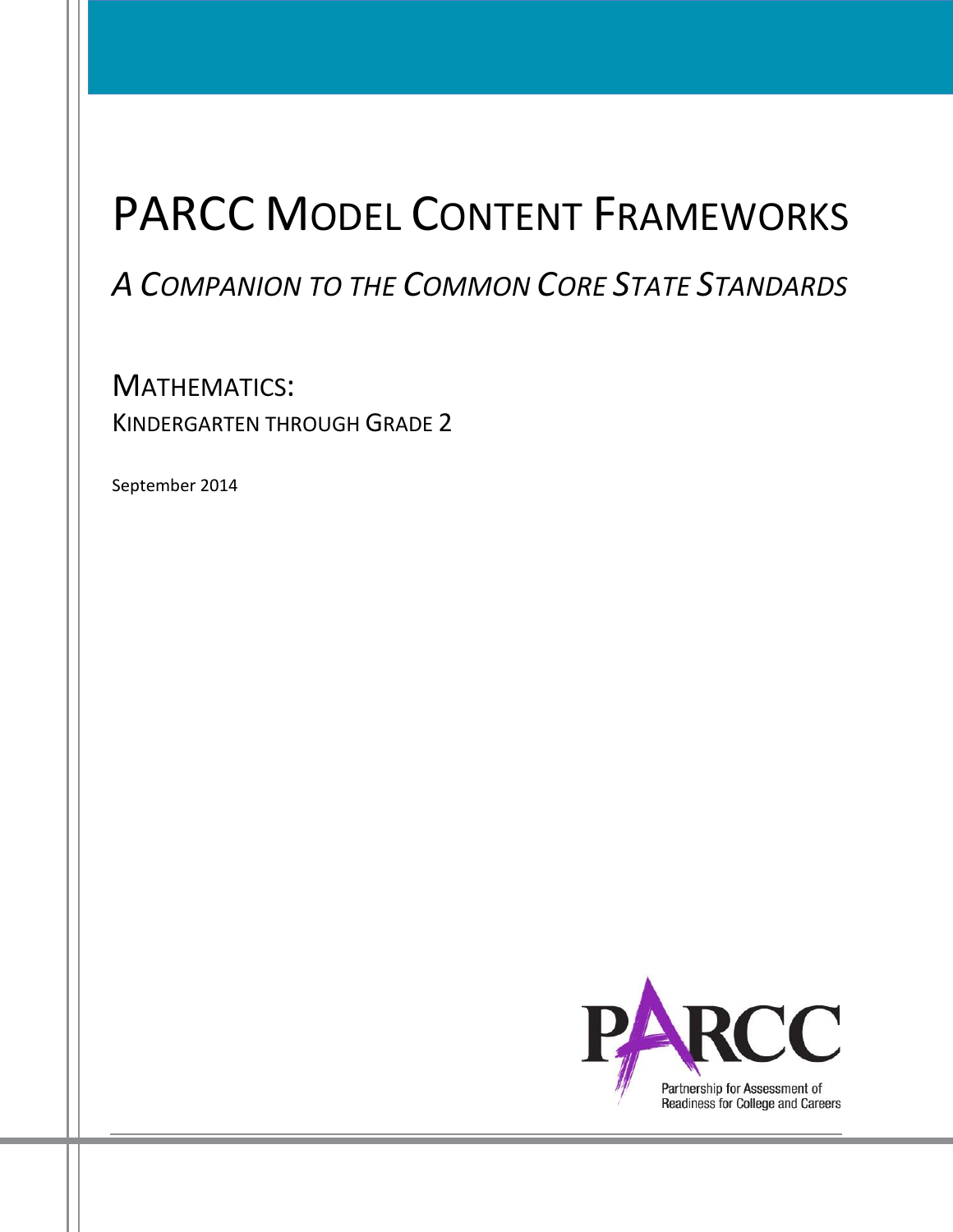

## Overview of the Kindergarten through Grade 2 Model Content Frameworks

The PARCC K-2 Model Content Frameworks are voluntary resources meant to be used as a companion to the Common Core State Standards to help educators and those developing aligned curricula and instructional materials. The frameworks help clarify the standards by illustrating how key content shifts from Kindergarten through Grade 2 coherently to Grade 3 and beyond. They also serve as an example of how teachers and curriculum writers may frame instruction using the standards across the academic year. The Model Content Frameworks are neither a curriculum nor a replacement to the standards. Rather, they ought to be used as a companion to the standards, and as a lens through which to analyze and build local curricula.

The Model Content Frameworks for Kindergarten through Grade 2—one for mathematics and one for English language arts — were developed by PARCC state representatives, educators, and experts in academic standards and early learning, instruction, and formative assessment. Public feedback from teachers across the United States helped to shape the final versions of the frameworks published here. Unlike their later-grade counterparts, the Model Content Frameworks for K-2 are not focused on connections to summative assessments. Rather, they are designed to support the development of classroom-level, non-summative tools like PARCC's formative tasks and diagnostic assessments.

PARCC has released several prototype K-2 formative tasks which demonstrate concepts presented in these frameworks. PARCC plans to release new K-2 formative tasks to exemplify the standards, aligned to these Model Content Frameworks for K-2 in August, 2015.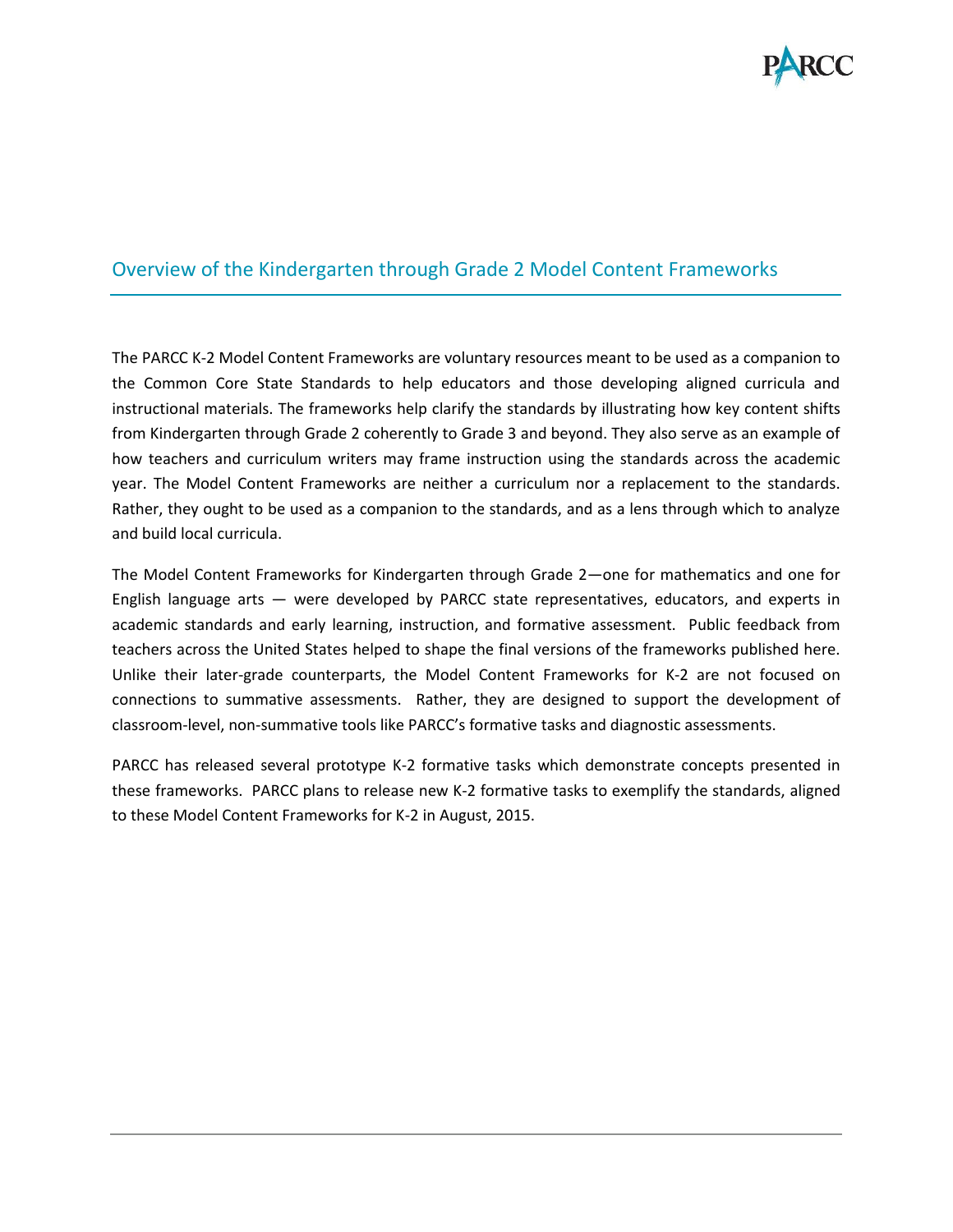

## **TABLE OF CONTENTS**

| Introduction to the PARCC Model Content Frameworks for Mathematics:                          |  |
|----------------------------------------------------------------------------------------------|--|
|                                                                                              |  |
| Purpose of the Kindergarten through Grade 2 Model Content Frameworks for Mathematics 1       |  |
|                                                                                              |  |
|                                                                                              |  |
|                                                                                              |  |
|                                                                                              |  |
|                                                                                              |  |
|                                                                                              |  |
|                                                                                              |  |
|                                                                                              |  |
|                                                                                              |  |
|                                                                                              |  |
|                                                                                              |  |
|                                                                                              |  |
|                                                                                              |  |
|                                                                                              |  |
|                                                                                              |  |
|                                                                                              |  |
| Examples of Opportunities for Connections among Standards, Clusters, or Domains  10          |  |
|                                                                                              |  |
| Examples of Opportunities for Connecting Mathematical Content and Mathematical Practices  10 |  |
|                                                                                              |  |
|                                                                                              |  |
|                                                                                              |  |
|                                                                                              |  |
|                                                                                              |  |
| Examples of Opportunities for Connections among Standards, Clusters, or Domains  13          |  |
|                                                                                              |  |
| Examples of Opportunities for Connecting Mathematical Content and Mathematical Practices  15 |  |
|                                                                                              |  |
|                                                                                              |  |
|                                                                                              |  |
|                                                                                              |  |
|                                                                                              |  |
|                                                                                              |  |
| Examples of Opportunities for Connections among Standards, Clusters, or Domains  19          |  |
|                                                                                              |  |
| Examples of Opportunities for Connecting Mathematical Content and Mathematical Practices  22 |  |
|                                                                                              |  |
|                                                                                              |  |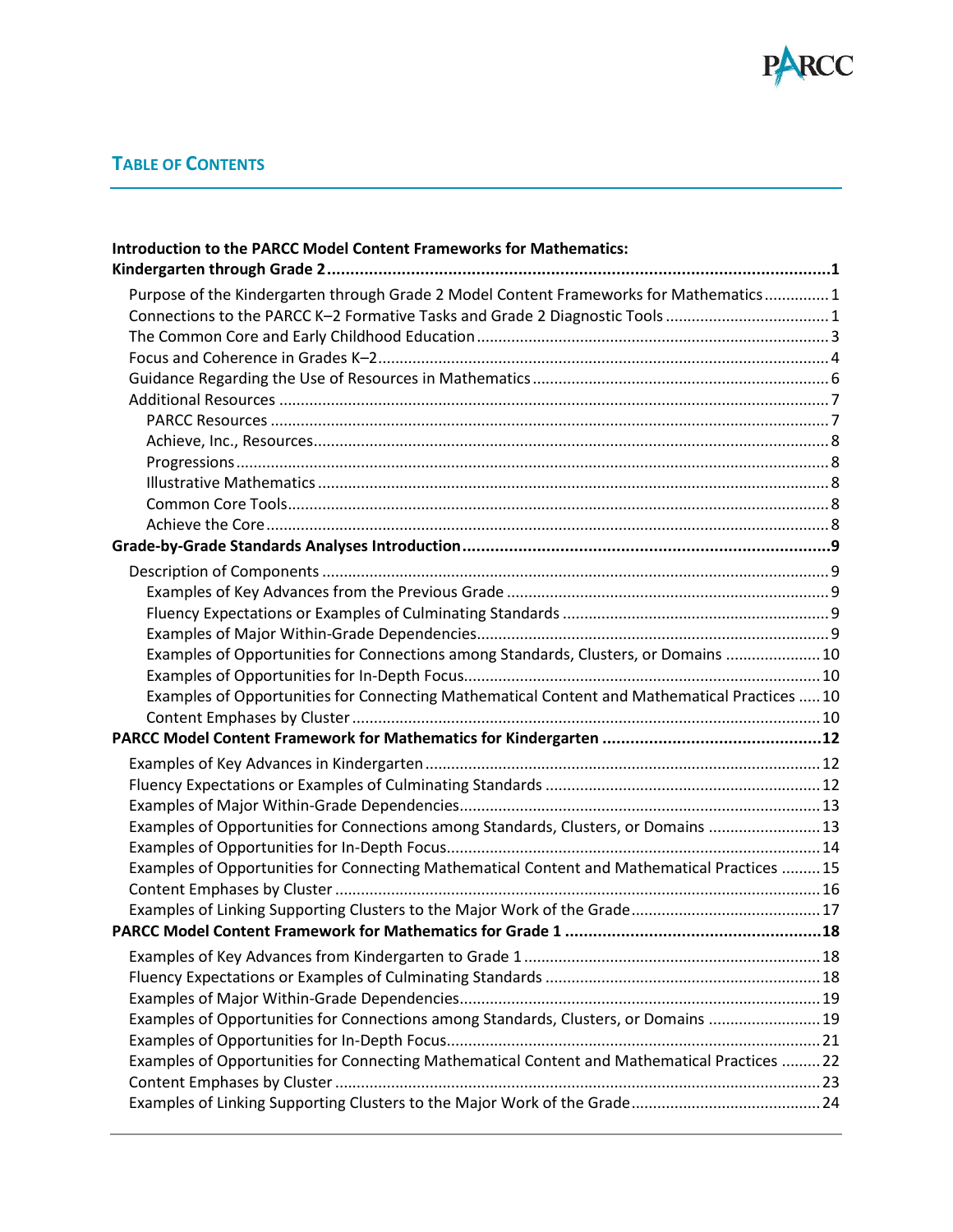

| Examples of Opportunities for Connections among Standards, Clusters, or Domains  26         |  |
|---------------------------------------------------------------------------------------------|--|
|                                                                                             |  |
| Examples of Opportunities for Connecting Mathematical Content and Mathematical Practice  27 |  |
|                                                                                             |  |
|                                                                                             |  |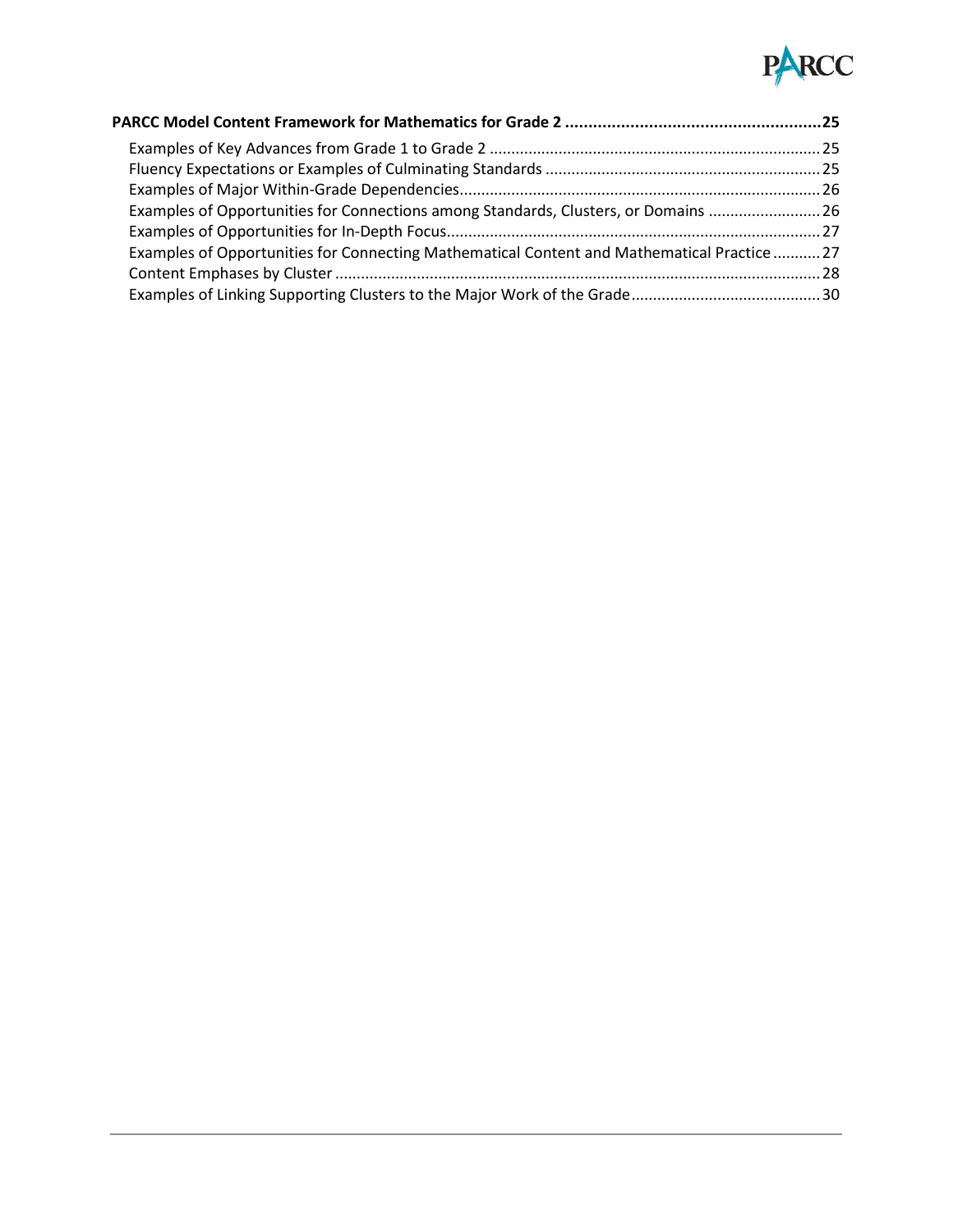

## <span id="page-4-0"></span>**INTRODUCTION TO THE PARCC MODEL CONTENT FRAMEWORKS FOR MATHEMATICS: KINDERGARTEN THROUGH GRADE 2**

## <span id="page-4-1"></span>**Purpose of the Kindergarten through Grade 2 Model Content Frameworks for Mathematics**

**\_\_\_\_\_\_\_\_\_\_\_\_\_\_\_\_\_\_\_\_\_\_\_\_\_\_\_\_\_\_\_\_\_\_\_\_\_\_\_\_\_\_\_\_\_\_\_\_\_\_\_\_\_\_\_\_\_\_\_\_\_\_\_\_\_\_\_\_\_\_\_\_\_\_\_\_\_\_\_\_\_\_\_\_\_**

As part of its proposal to the U.S. Department of Education, the Partnership for Assessment of Readiness for College and Careers (PARCC) committed to developing Kindergarten through Grade 2 Model Content Frameworks for Mathematics (K–2 Model Content Frameworks) to serve as a bridge between the Common Core State Standards (CCSS) and the PARCC non-summative tools. PARCC developed the K–2 Model Content Frameworks to help:

- guide the development of diagnostic tools and formative instructional tasks that align to the CCSS and vertically align to the PARCC Assessment System;
- support the implementation of the CCSS; and
- address areas of emphasis that develop college and career readiness in early grades.

The PARCC K–2 Model Content Frameworks were developed through a state-led process that included mathematics content experts in PARCC member states and members of the CCSS writing team. Although the primary purpose of the K–2 Model Content Frameworks is to provide a frame for the PARCC K–2 diagnostic and formative tasks, they are also voluntary resources to help educators and those developing curricula and instructional materials. Users are advised to have a copy of the CCSS available for use in conjunction with the K–2 Model Content Frameworks.

## <span id="page-4-2"></span>**Connections to the PARCC K–2 Formative Tasks and Grade 2 Diagnostic Tools**

The PARCC K–2 formative instructional tasks and grade 2 diagnostic tools will be designed to gather evidence, for real-time instructional uses, of the knowledge, skills, and understandings that students have at a given moment and that are essential for laying foundations of college and career readiness in the early years. In mathematics, these include age-appropriate conceptual understanding, procedural skill and fluency, and application and problem solving, as defined by the standards. In early childhood education, these also include non-high-stakes testing environments that nurture meaningful mathematical experiences, and in which knowledgeable educator observations of children engaging in meaningful tasks inform and guide instruction toward focus and coherence.

Each of these components works in conjunction with the others to promote students' achievement in mathematics as early learners gain trust in the world around them to construct knowledge by authentically developing mathematical practices that support understandings of mathematical content. To measure the levels of student understanding of the standards, the K–2 formative instructional tasks and grade 2 diagnostic tools will include various tasks that provide real-time qualitative and/or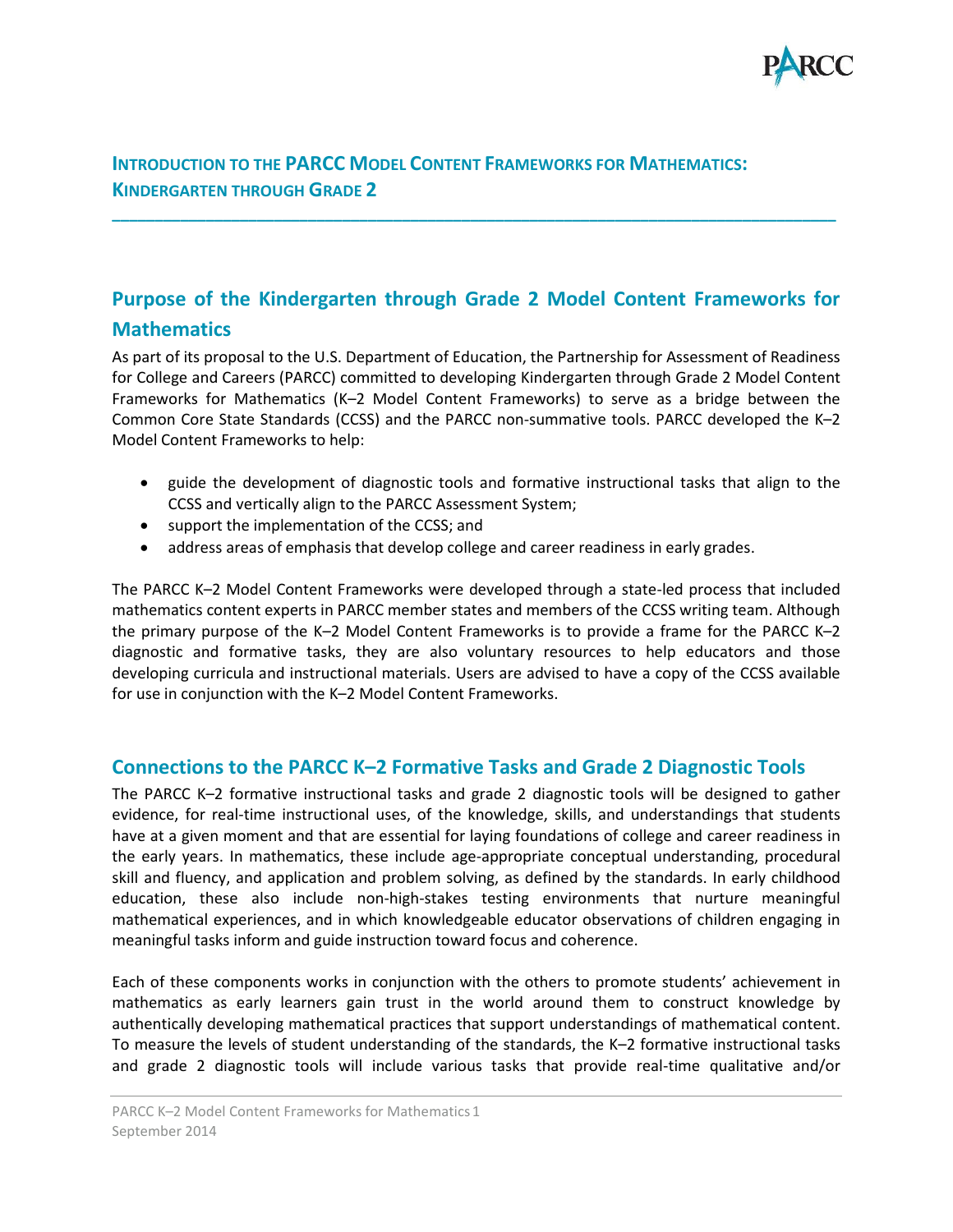

quantitative data on how children are or are not making progress toward the standards and how to provide sufficient practice and extra support for all children to meet the standards.

For decades, researchers have almost universally concluded that high-quality early childhood education is a key factor for academic success in later grades.<sup>1</sup> Very early work with numbers is rich and intricate, and requires time and repeated experiences for young learners. The K–2 Model Content Frameworks for Mathematics reflect these priorities by providing detailed information about selected practice standards, fluencies, connections, and content emphases. These emphases will be reflected in the diagnostic tools and formative instructional tasks to lay the groundwork for success with the PARCC Assessment System in later grades.

The K–2 Model Content Frameworks do not contain a suggested scope and sequence for a specific period of time. Rather, they provide examples of key content dependencies (where one concept ought to come before another), key instructional emphases, opportunities for in-depth work on key concepts, and connections to critical practices. These last two components, in particular, intend to support local and state efforts to deliver instruction that connects content and practices while achieving the standards' balance of conceptual understanding, procedural skill and fluency, and application.

Overall, the K–2 PARCC diagnostic tools and formative instructional tasks will include teacher-led activities, observations, and questions that elicit evidence informing instruction about whether students can:

- solve problems involving the major clusters of the grade, with connections to the practice standards;
- express mathematical reasoning by constructing mathematical arguments and critiques;
- solve real-world problems by engaging, particularly in the modeling practice; and
- demonstrate fluency in the areas set forth in the content standards for grades K–2.

Diagnostic tools and formative instructional tasks will measure various levels of understanding as students demonstrate and apply mathematical reasoning with discrete objects, pictorial representations, or symbolic expressions and equations required within and across mathematical domains and practices. These student demonstrations will provide teachers with the qualitative and/or quantitative data needed to ensure that all students receive the necessary experiences and support to achieve the standards. They will address an ageappropriate range of mathematics, including conceptual understanding, procedural fluency, and the varieties of practice standards developing among early learners.

*These student demonstrations will provide teachers with the qualitative and/or quantitative data needed to ensure that all students receive the necessary experiences and support to achieve the standards.* 

<sup>1</sup> National Research Council. *Mathematics Learning in Early Childhood: Paths Toward Excellence and Equity* (Washington, DC: The National Academies Press, 2009).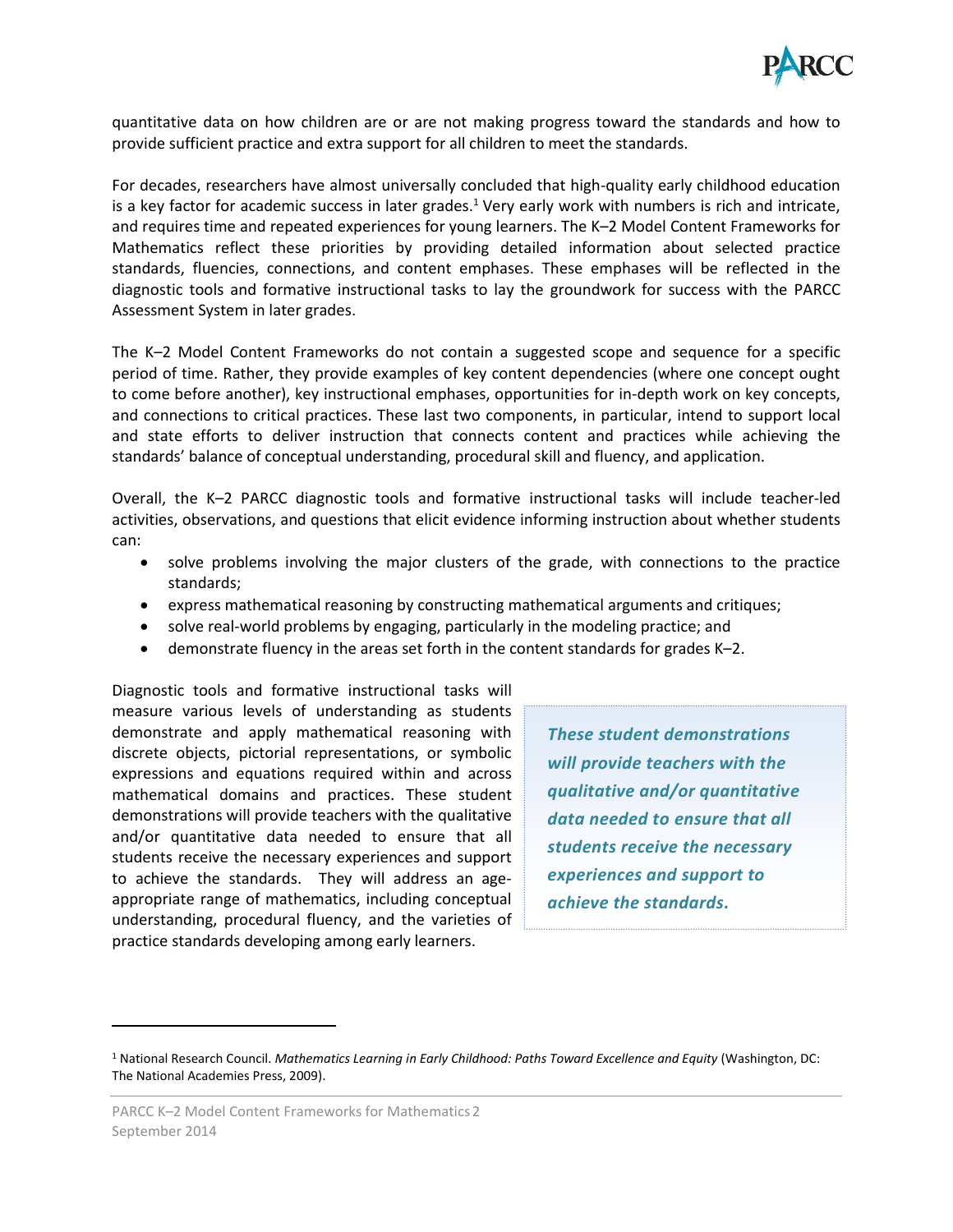

## <span id="page-6-0"></span>**The Common Core and Early Childhood Education**

States have had standards for K–2 mathematics for a long time—since well before the development of the CCSS. The CCSS build on states' long-standing work in the primary grades and are designed to provide young students with a rich, rewarding, rigorous, and equitable education.

Experts in early childhood mathematics education were directly involved in developing the CCSS for Mathematics. The standards were also informed by a range of evidence, including peer-reviewed empirical studies, summaries of research in education, recommendations from mathematicians and mathematics educators, expectations from previous state standards documents, expectations from high-performing countries, and domestic reports such as *Adding It Up* <sup>2</sup> and *Mathematics Learning in Early Childhood: Paths Toward Excellence and Equity* 3 . Drafts of the standards were reviewed by experts in early childhood education as well as by current and former elementary-grades teachers. Between them, the working group and the feedback group included (among others) the following:

- state directors of P-16 and P-20 programs, responsible for public pre-K and early elementary education in their states;
- current and former public-school elementary-grades teachers;
- Deborah Ball, an eminent researcher on mathematics education, who also [taught elementary](http://www-personal.umich.edu/~dball/background/)  [school for 15 years;](http://www-personal.umich.edu/~dball/background/) and
- Karen Fuson and Douglas Clements, eminent mathematics education researchers who work in school settings alongside young children. Clements is a Kennedy Endowed Chair in Early Childhood Learning and the Executive Director of the Marsico Institute of Early Learning and Literacy; Fuson and Clements were also members of the National Research Council's Early Math Panel.

Input from experienced K–2 teachers was also solicited and used. For example, the connections between numbers and the quantities they name were improved based on the input of K–2 teachers who were part of a larger group convened by the American Federation of Teachers for the purpose of providing feedback on an early draft of the standards. Experts in early childhood education from other organizations also provided feedback on the public draft. This led to concrete changes in the final version. For example, the concept of a unit of one ten was moved from kindergarten to grade 1 in response to feedback from early childhood educators. Research on early learning strongly informed the early-grades standards. For example, the National Research Council's 2009 report *Mathematics Learning in Early Childhood: Paths Toward Excellence and Equity* is cited in the bibliography of the CCSS (pp. 88– 89).

In 2010, the National Association for the Education of Young Children and the National Association of Early Childhood Specialists in State Departments of Education issued a joint statement about the public draft of the CCSS, including some important cautions and good issues to think about; their bottom-line verdict on the draft was that it is *"fair and age appropriate for kindergarten through 3rd grade."* 

 $\overline{\phantom{a}}$ 

<sup>2</sup> National Research Council. *Adding It Up: Helping Children Learn Mathematics* (Washington, DC: The National Academies Press, 2001).

<sup>3</sup> National Research Council. *Mathematics Learning in Early Childhood: Paths Toward Excellence and Equity* (Washington, DC: The National Academies Press, 2009).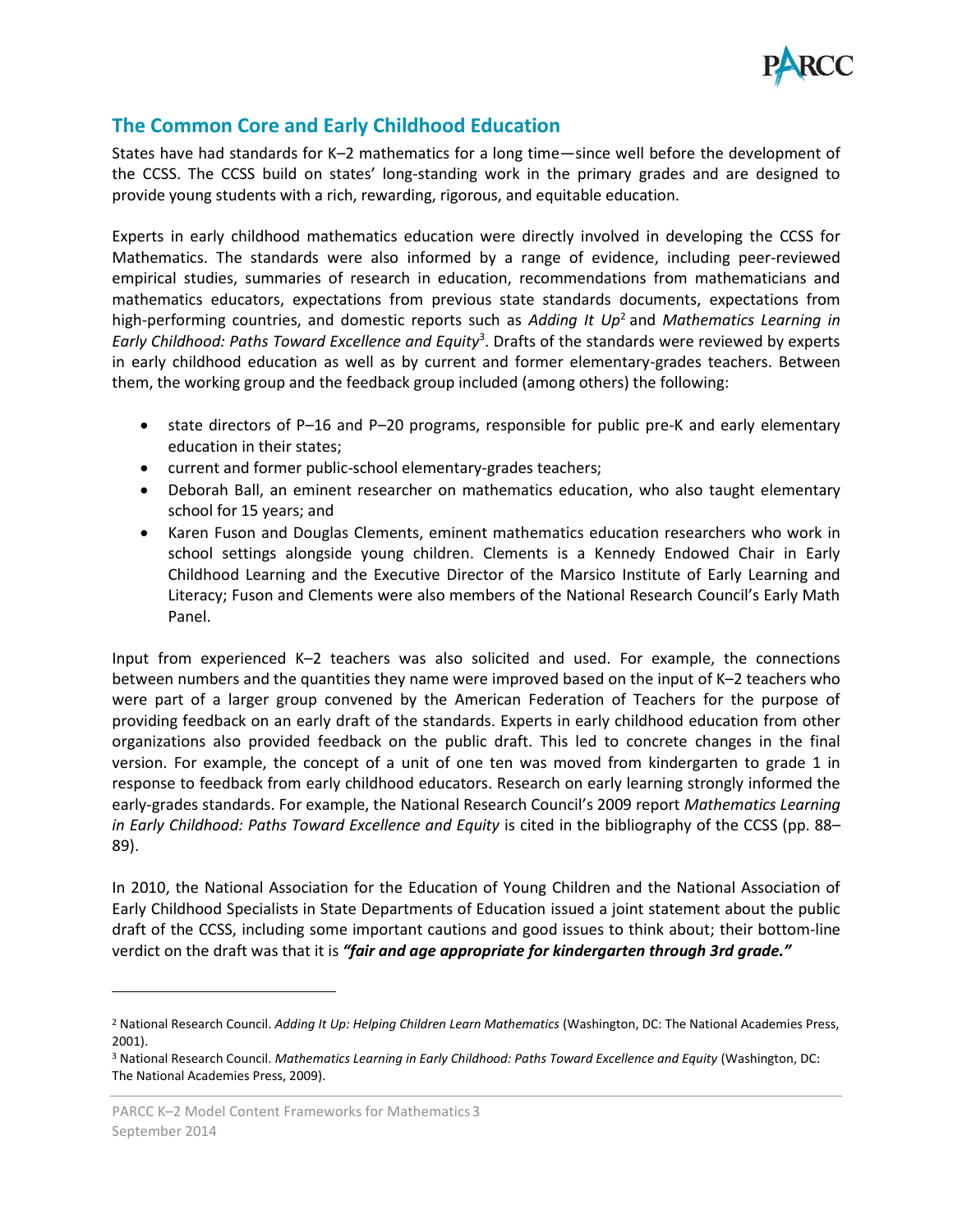

*Additionally, the order of the content standards within a grade does not dictate an order in which the indicated material is to be taught.* 

The CCSS are not a checklist of separate "to do" items. A single learning experience involving numbers might help students make progress toward several standards at once. For example, in kindergarten, as children begin connecting counting to cardinality (K.CC.B.4), they are challenged to develop strategies to determine whether a group of objects is greater than, equal to, or less than another group of objects (K.CC.C.6); furthermore, they can observe concrete arrangements of objects made, in order to determine how many items are in both groups

(K.OA.A.2). The content standards are *end-of-grade expectations*. Additionally, the order of the content standards within a grade does not dictate an order in which the indicated material is to be taught. For example, content standard 1.OA.A.1 sets an expectation that grade 1 students will use addition and subtraction within 20 to solve word problems involving various problem-type situations. This standard is the first one listed, but it is by no means the first standard a student would typically meet during the year. This is a grade 1 example, but the point is relevant in every grade, including high school. Standards and curriculum are two different things. The curriculum should enable all students to meet the standards in a supportive environment that emphasizes grade-appropriate understanding, including explanation of concepts and fluency with key grade-level mathematical operations such as counting, addition, and subtraction.

Kindergarten establishes foundations for counting and cardinality that lead to operations and algebraic thinking. Students begin the process of building the mathematical habits of mind that are described in the CCSS [Standards for Mathematical Practice.](http://www.corestandards.org/Math/Practice/) With proper understanding of the mathematical foundations that are taught in kindergarten, students are more likely to be successful later in mathematics. <sup>4</sup> To give young children the time they need to learn these fundamentals in an ageappropriate environment of repeated experiencing and sense-making, kindergarten focuses strongly on number (see the following "Content Emphases by Cluster" section).<sup>5</sup> It is important to remember that kindergarten is a place where educators can close the gap between students who enter kindergarten with little number knowledge and those who enter with much more.

## <span id="page-7-0"></span>**Focus and Coherence in Grades K–2 6**

 $\overline{\phantom{a}}$ 

For years, national reports have called for greater focus (i.e., narrowing the scope of content in each grade and deepening the time and energy spent) on fewer topics in U.S. mathematics education. The

<sup>4</sup> See Geary DC, Hoard MK, Nugent L, Bailey DH. Adolescents' Functional Numeracy Is Predicted by Their School Entry Number System Knowledge. *PLoS ONE* 8(1) (2013); Jordan, Nancy C.; Kaplan, David; Ramineni, Chaitanya; Locuniak, Maria N. Early Math Matters: Kindergarten Number Competence and Later Mathematics Outcomes, *Developmental Psychology*, Vol 45(3), May 2009, 850-867 (2009).

<sup>5</sup> For more information, see the *K–5 Progressions Document for Counting and Cardinality and Operations and Algebraic Thinking*, available a[t http://math.arizona.edu/~ime/progressions/](http://math.arizona.edu/~ime/progressions/) (2014).

<sup>6</sup> Parts of this section are excerpted and adapted from the *K–8 Publishers' Criteria for the Common Core State Standards for Mathematics*, available a[t http://www.corestandards.org/assets/Math\\_Publishers\\_Criteria\\_K-8\\_Summer%202012\\_FINAL.pdf.](http://www.corestandards.org/assets/Math_Publishers_Criteria_K-8_Summer%202012_FINAL.pdf) (2014)

PARCC K-2 Model Content Frameworks for Mathematics 4 September 2014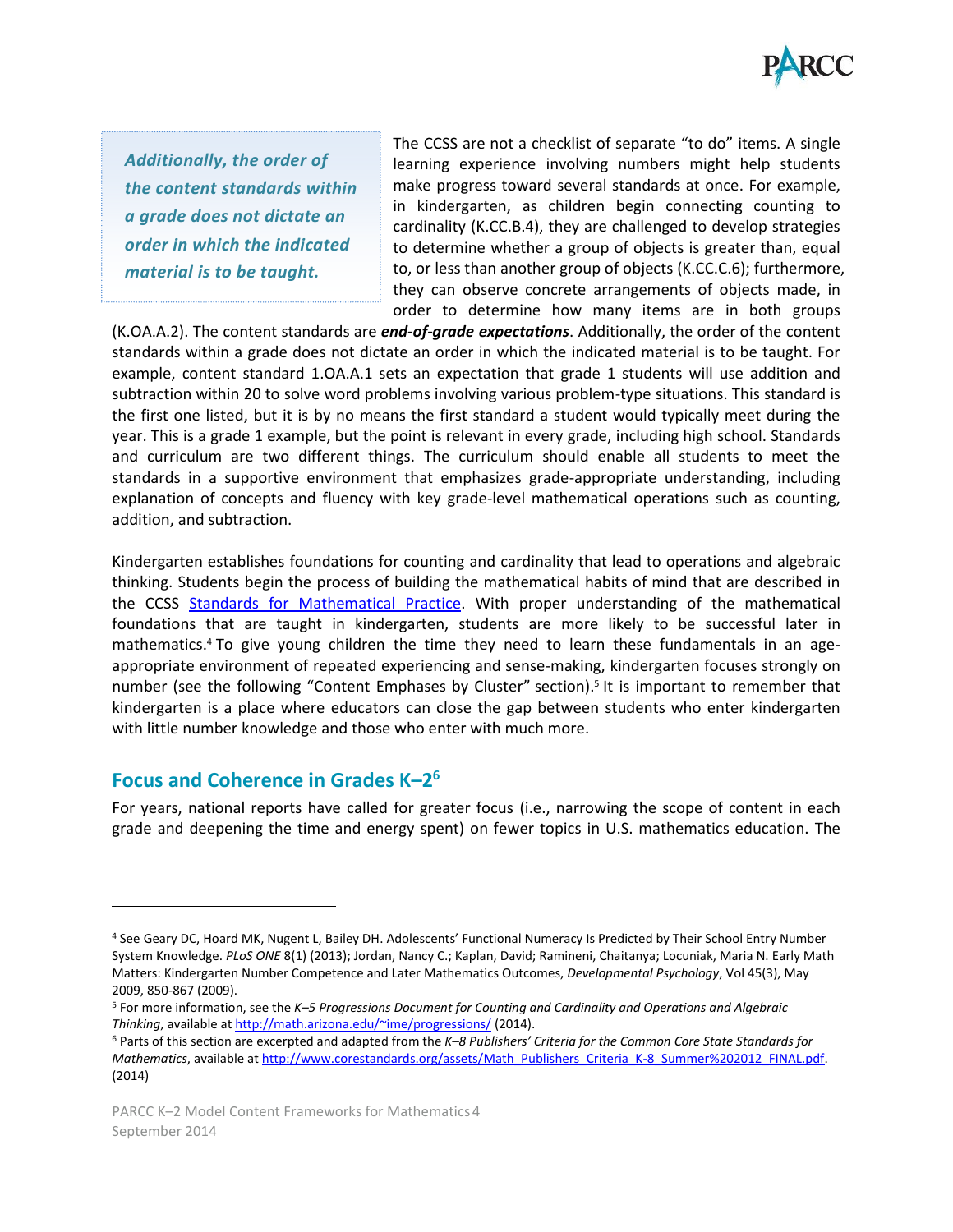

Trends in International Mathematics and Science Study (TIMSS)<sup>7</sup> and other international studies, which compare education systems in terms of their organization, curricula, and instructional practices in relation to their corresponding student achievement, have concluded that mathematics education in the United States is a "mile wide and an inch deep." Such an unfocused curriculum translates to less time per topic. Less time means less depth and moving on in the curriculum without many students having understood what has been taught. By design, some topics that are familiar to primary-grades teachers are absent from the K–2 standards. Implementing the standards requires moving some topics traditionally taught in earlier grades up to higher grades—sometimes to much higher grades. Teaching fewer topics, so that students can learn those topics more deeply, supports the promise that states have made to their students by adopting the CCSS: greater achievement at the college- and career-ready level, greater depth of understanding of mathematics, and a rich classroom environment in which reasoning, sense-making, applications, and a range of mathematical practices all thrive.

The strong focus of the CCSS in early grades is developing an understanding of whole number and of whole-number operations. Algebra is embedded throughout grades K–2 as students solve problems with unknowns in various positions and develop mental strategies for number operations. Concepts of measurement deepen children's understandings of number in the early grades and lay foundations for work in later grades. Additional and supporting clusters, such as Geometry, can provide different access points to, and deeper understanding of, those areas that have a strong focus in the early-grade standards.

Very early work with numbers is rich and intricate. For example, there is much more to counting than initially meets the eye. It takes time for a student to transition from rote counting (merely reciting the number words) to cardinal counting (telling how many). In order for this transition to happen, students

might not reliably pair numbers 1:1 with objects (K.CC.B.4a) and might not realize that the last number said indicates the total number of objects (K.CC.B.4b). Another aspect of cardinal counting is to understand that each successive number name refers to a quantity that is one larger (K.CC.B.4c). For example, if a student knows there are five marbles in her hand, and another marble is placed in her hand, does the student find the new total by counting all of the marbles again, starting from 1, or does she simply say "6"? (Note that the latter cannot happen unless a student also knows how to rote-count forward from a

*The strong focus of the CCSS in early grades is developing an understanding of whole number and whole-number operations.*

number other than 1 [K.CC.A.2].) Finally, cardinal counting is a mental and physical performance that takes practice. Students may use techniques that lead to more accurate counting, such as counting objects from left to right, setting aside already-counted objects, saying (for example) "First I'll do the ducks, then the geese," and so on.

In arithmetic, intricate, difficult, and necessary things form prerequisites for other intricate, difficult, and necessary things. Such aspects of mathematics as the linguistic patterns (and the deviations from those patterns) in the count sequence; the place-value system, with its three linked notions (concrete, representational, abstract) of base-ten units, recursive composing and decomposing (bundling and

<sup>7</sup> Mullis, I. V. S., Martin, M. O., Foy, P., and Arora, A. *TIMSS 2011 International Results in Mathematics* (Chestnut Hill, MA: TIMSS & PIRLS International Study Center, Boston College, 2012).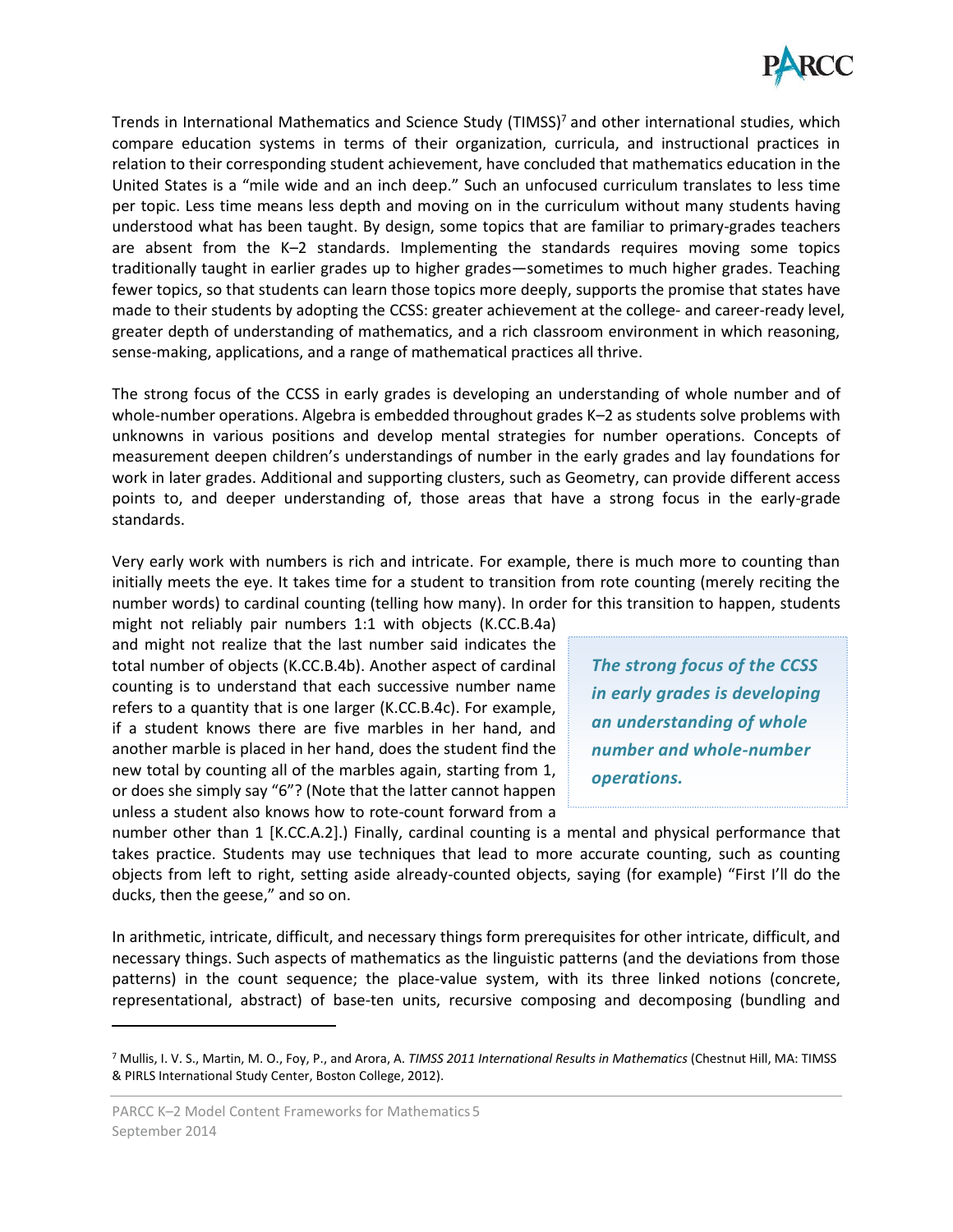

unbundling), and positional notation; and the 12 basic kinds of addition and subtraction situations (and that is just the one-step problems) are difficult and necessary topics that are essential for success in later mathematics. Each of these things is a world in itself, and the connections between these areas are important and numerous.

Without the foundations of number in place, students are unlikely to succeed in later mathematics. Research shows that early number sense predicts later functional literacy, which in turn matters for students' future life outcomes. Research also shows how early number sense predicts later math scores for all content strands. Educators' focus on the major work of each grade, as detailed in this K–2 Model Content Frameworks document, helps to keep students on track to college and career readiness. Therefore, in order to give young children the time they need to learn these fundamentals thoroughly in a grade-appropriate environment, the primary grades focus strongly on the major work of the grade, detailed further in the following individual grade-level sections of the K–2 Model Content Frameworks.

## <span id="page-9-0"></span>**Guidance Regarding the Use of Resources in Mathematics**

Even after years of implementation, considering the degree to which existing materials align to the standards continues to be important. This is often done via crosswalking exercises. Such exercises are sometimes approached simplistically, as a process of topic matching. However, it is critical to note that individual content standards are carefully crafted statements; they do not simply name topics. Therefore, coverage of topics is not a guarantee of alignment, and coverage may even affect alignment negatively when that coverage is wide and/or shallow. Cluster headings often unify the standards in a cluster by communicating the standards' joint intent. Aligning to the standards requires taking into account the guidance to be gained from cluster headings, grade-level introductions, indicators of opportunities for modeling or use of an applied approach, and so forth. In the context of a multi-grade progression, alignment also means treating the content in ways that take into account the previous stage of the progression and anticipate the next stage.

One purpose of the K–2 Model Content Frameworks for mathematics is to provide educators with guidance on the implementation of the CCSS, particularly with respect to the needs of states and districts as they develop, obtain, or revise materials to meet the standards. Therefore, this section suggests a number of important criteria for reviewing existing resources or for the development of additional curricular or instructional materials if needed. These criteria are presented in the form of the following list, which could support "strongly agree" to "strongly disagree" responses in any given case:

- Materials help students meet the indicated Standards for Mathematical Content.
- Materials also equip teachers and students to develop the varieties of expertise described in the Standards for Mathematical Practice.
- Materials are mathematically correct.
- Materials are motivating to students. The beauty and applied power of the subject is evident.
- Materials are engaging for a diverse body of students. This engagement exists side by side with the practice and hard thinking that is often necessary for learning mathematics.
- Materials reflect the standards by connecting content and practices while demanding conceptual understanding, procedural skill and fluency, and application. Specific aspects of achieving this balance include:
	- *Balance of tasks and activities.* Activities, tasks, and problems for students exhibit balance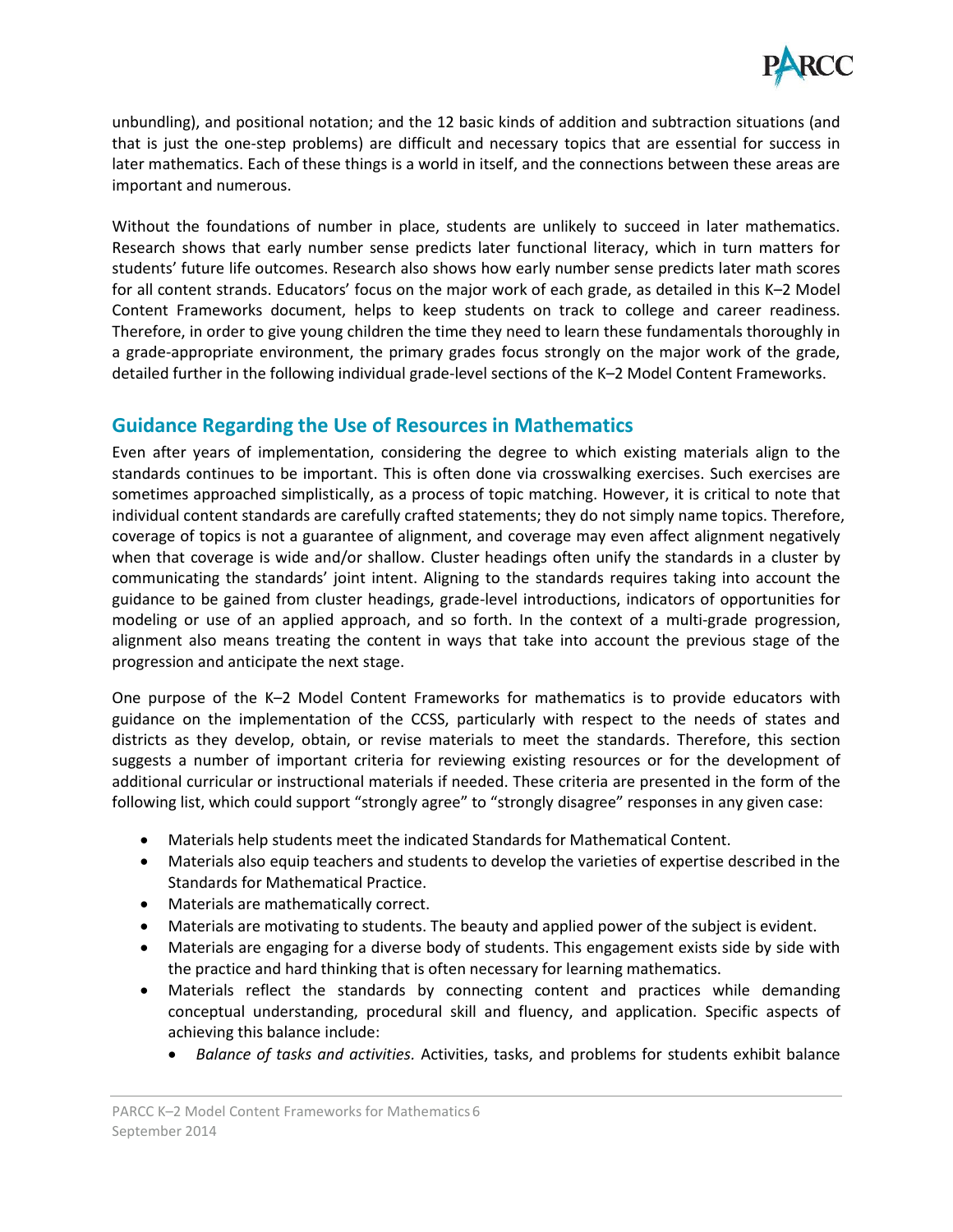

along various dimensions. For example, some activities and tasks target procedural skill and fluency alone; others target conceptual understanding; others target application; and still others target skill, understanding, and application in equal measure. Some exercises are brief practice exercises; others require longer chains of reasoning. Some are abstract; others are contextual. Well-chosen tasks demonstrate the importance of mathematics in daily living for students, including connecting to other areas of students' interest, such as population growth and history, data and sports, and financial decision-making.

- *Balance in how time is spent.* Materials allow time for whole-class or group discussion and debate, time for solitary problem solving and reflection, and time for thoughtful practice and routine skill building. Individual problem solving and explanation of mathematical thinking may be intertwined several times during a class.
- *Common sense in achieving balance:* Not every task, activity, or workweek has to be balanced in the aforementioned ways. It is reasonable to have phases of narrow intensity, during which tasks, activities, and time are concentrated in a single mode.
- Materials explicitly draw the teacher's attention to nuances in the content being addressed and to specific opportunities for teachers to foster mathematical practices in the study of that content.
- Materials give teachers workable strategies for helping students who have special needs, such as students with disabilities, English language learners, and gifted students.
- Materials give teachers strategies for involving students in reading, writing, speaking, and listening as necessary to meet the mathematics standards—for example, to understand the meanings of specialized vocabulary, symbols, units, and expressions to support students in attending to precision (MP.6) or to engage in mathematical discourse using both informal language and precise language to convey ideas, communicate solutions, and support arguments (MP.3).

It is important to note that "coverage" is not included in the preceding list. Materials that are excellent but narrow in scope still have value; they can be combined with other like resources and supplemented as necessary. This approach is preferable to settling for a single mediocre resource that claims to cover all content.

## <span id="page-10-0"></span>**Additional Resources**

Members of the working group and the writing team for the CCSS for Mathematics have developed some resources to inform the development of curriculum and instruction aligned to the CCSS.

#### <span id="page-10-1"></span>*PARCC Resources*

In addition to communications materials, the PARCC website, [http://www.parcconline.org,](http://www.parcconline.org/) includes several important resources, chiefly the prototypes for the K–2 formative instructional tasks, which provide both concrete real-life examples of the learning described in the K–2 Model Content Frameworks and early examples of the formative instructional tasks. Over time, this website will contain additional information that is relevant to K–2 educators, including evidence statements and additional released tasks.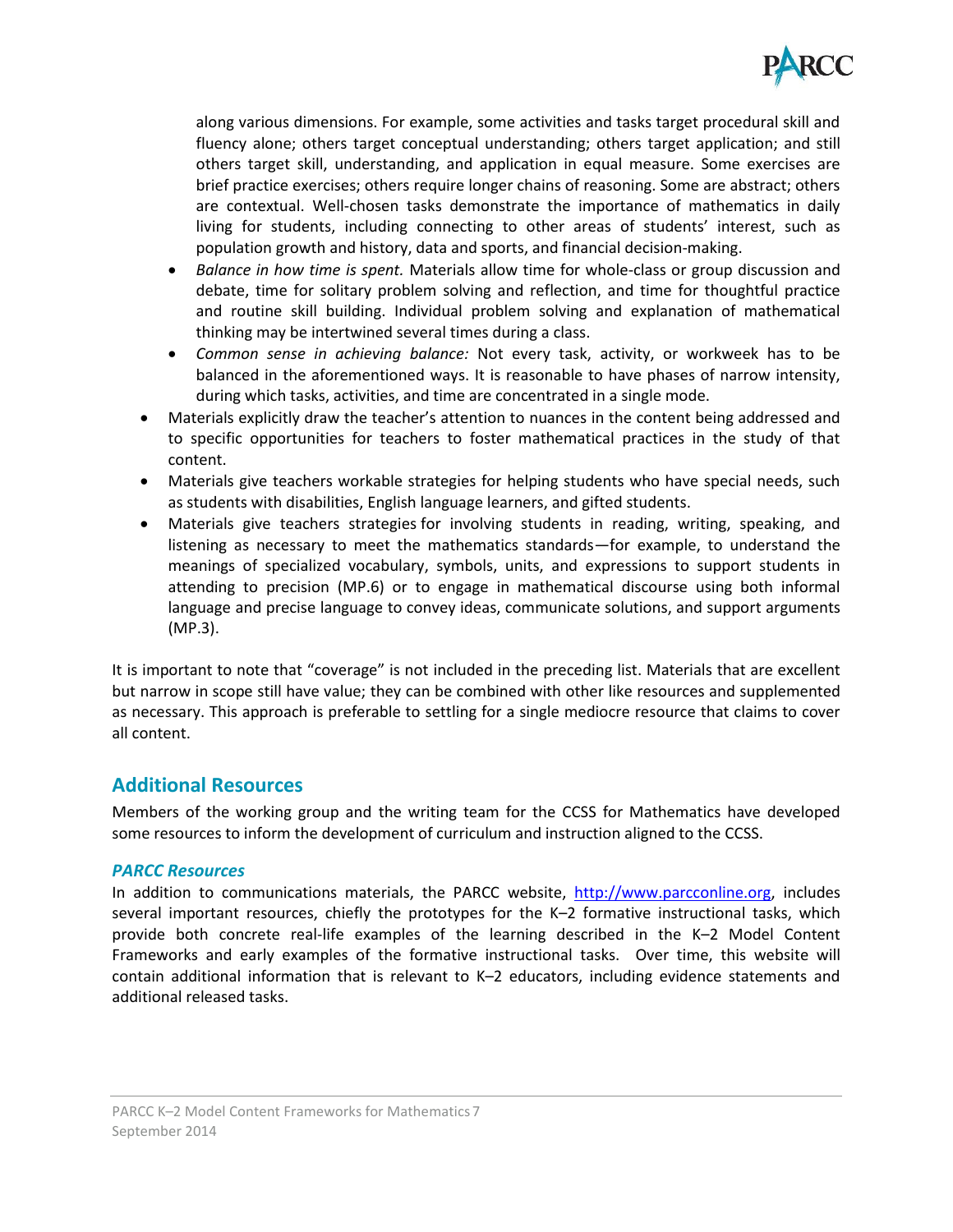

#### <span id="page-11-0"></span>*Achieve, Inc., Resources*

Achieve, Inc., is a nonprofit organization supporting states across a variety of policy initiatives, including implementation of college and career readiness standards. In particular, its website offers specific tools to support analysis of instructional materials for alignment to the CCSS, available at [http://www.achieve.org/achieving-common-core.](http://www.achieve.org/achieving-common-core)

#### <span id="page-11-1"></span>*Progressions*

Progressions are being developed by members of the CCSS working group and writing team through the University of Arizona's Institute for Mathematics and Education. Progressions are narratives of the standards that describe how student skill and understanding in a particular domain develop from grade to grade. One of the primary uses of the progressions is to give educators and curriculum developers information that can help them develop materials for instruction aligned to the standards. The progressions documents are available a[t http://ime.math.arizona.edu/progressions/.](http://ime.math.arizona.edu/progressions/)

#### <span id="page-11-2"></span>*Illustrative Mathematics*

Under the guidance of members of the CCSS working group as well as other national experts in mathematics and mathematics education, the Illustrative Mathematics project [\(http://www.illustrativemathematics.org/\)](http://www.illustrativemathematics.org/) will illustrate the range and types of mathematical work that students will experience in a faithful implementation of the CCSS and will publish other tools that support implementation of the standards.

#### <span id="page-11-3"></span>*Common Core Tools*

Additional tools are posted on [http://commoncoretools.wordpress.com,](http://commoncoretools.wordpress.com/) a blog moderated by Dr. William McCallum, distinguished professor and head of mathematics at the University of Arizona and mathematics lead for the CCSS for Mathematics.

#### <span id="page-11-4"></span>*Achieve the Core*

Achieve the Core [\(http://www.achievethecore.org/\)](http://www.achievethecore.org/) is a website, developed by members of the CCSS writing team, that provides instructional resources, including professional development modules and overviews of the key shifts in mathematics.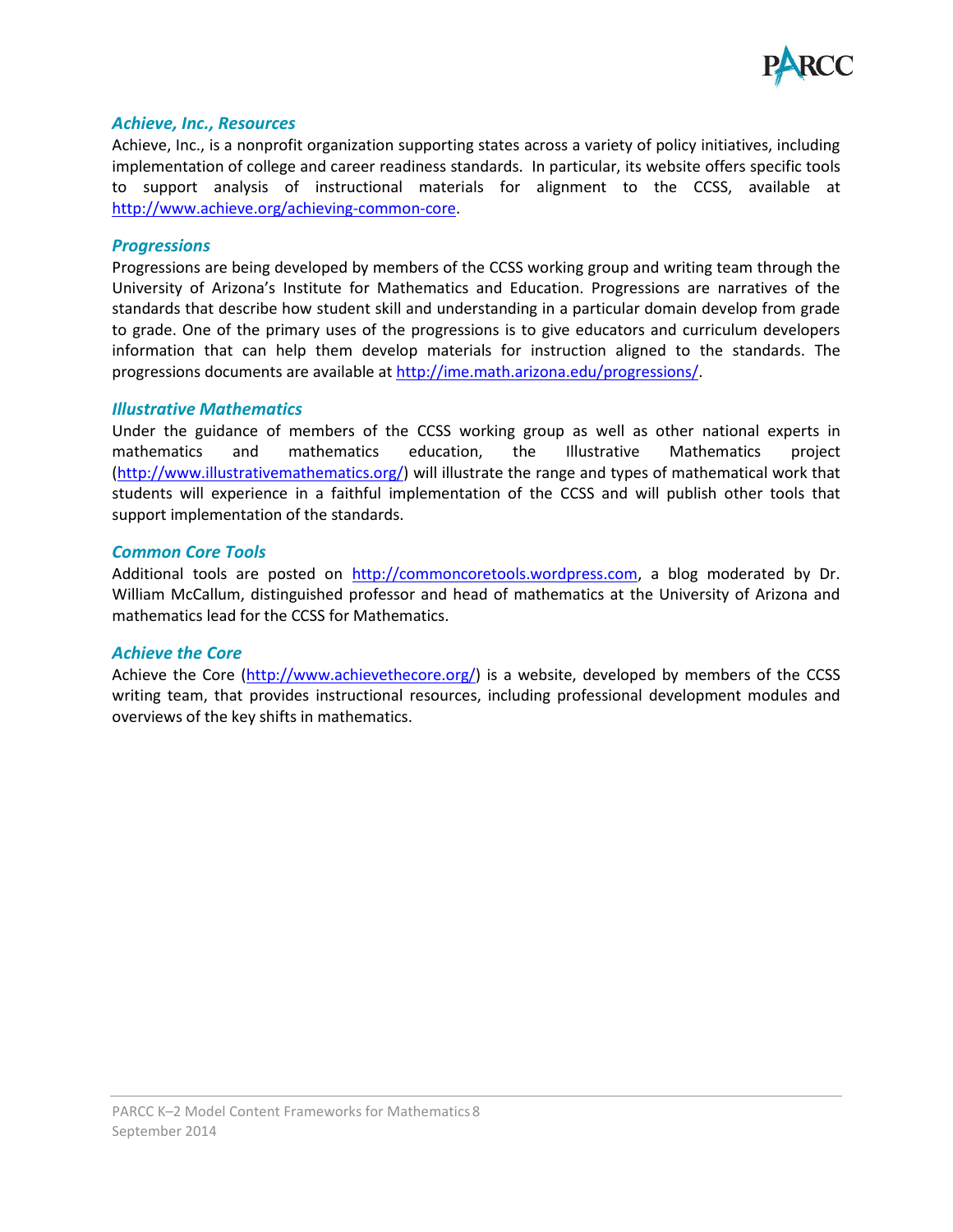

#### <span id="page-12-0"></span>**GRADE-BY-GRADE STANDARDS ANALYSES INTRODUCTION**

The following pages provide insights into the standards for grades K–2. Readers are advised to use the CCSS for Mathematics in conjunction with this document. The K–2 Model Content Frameworks sometimes paraphrase standards, and in some cases refer to them by code only; readers will need to refer to the standards documents for the exact language of the standards.

#### <span id="page-12-1"></span>**Description of Components**

For each grade, analysis is provided in several categories. The words *examples* and *opportunities* in the following categories emphasize that the analysis provided in each category is not exhaustive. For example, there are many opportunities to connect mathematical content and practices in every grade, many opportunities for in-depth focus in every grade, and so on. A comprehensive description of these features of the standards would be hundreds of pages long. *The analyses provided in this document should be thought of as valuable starting points.*

#### <span id="page-12-2"></span>*Examples of Key Advances from the Previous Grade*

This section highlights some of the major grade-to-grade steps in the progression of increasing knowledge and skill detailed in the standards. Each key advance in mathematical content also corresponds to a widening scope of problems that students can solve. Examples of key advances are highlighted to stress the need to treat topics in ways that take into account where students have been in previous grades and where they will be going in subsequent grades.

#### <span id="page-12-3"></span>*Fluency<sup>8</sup> Expectations or Examples of Culminating Standards*

This section highlights individual standards that set expectations for fluency or that represent culminating masteries. Fluency standards are highlighted to stress the need to provide sufficient supports and opportunities for practice to help students meet these expectations. Culminating standards are highlighted to help give a sense of where important progressions are headed.

Fluency is not meant to come at the expense of understanding but is an outcome of a progression of learning and sufficient thoughtful practice. It is important to provide the conceptual building blocks that develop understanding in tandem with skill along the way to fluency; the roots of this conceptual understanding often extend to one or more grades earlier in the standards than the grade when fluency is finally expected.

#### <span id="page-12-4"></span>*Examples of Major Within-Grade Dependencies*

 $\overline{\phantom{a}}$ 

This section highlights cases in which a body of content *within a given grade* depends, conceptually or logically, upon another body of content within that same grade. Examples of within-grade dependencies are highlighted to stress the need to organize material coherently within the grade. (Because of space limitations, only examples of large-scale dependencies are described in this section, but coherence is

<sup>8</sup> Wherever the word "fluently" appears in a content standard, it is used to mean "quickly and accurately." A key aspect of fluency in this sense is that it does not happen all at once in a single grade, but requires attention to student understanding as they progress towards college/career readiness. It is important to ensure that sufficient practice and extra support are provided at each grade, to allow all students to meet the standards that call explicitly for fluency.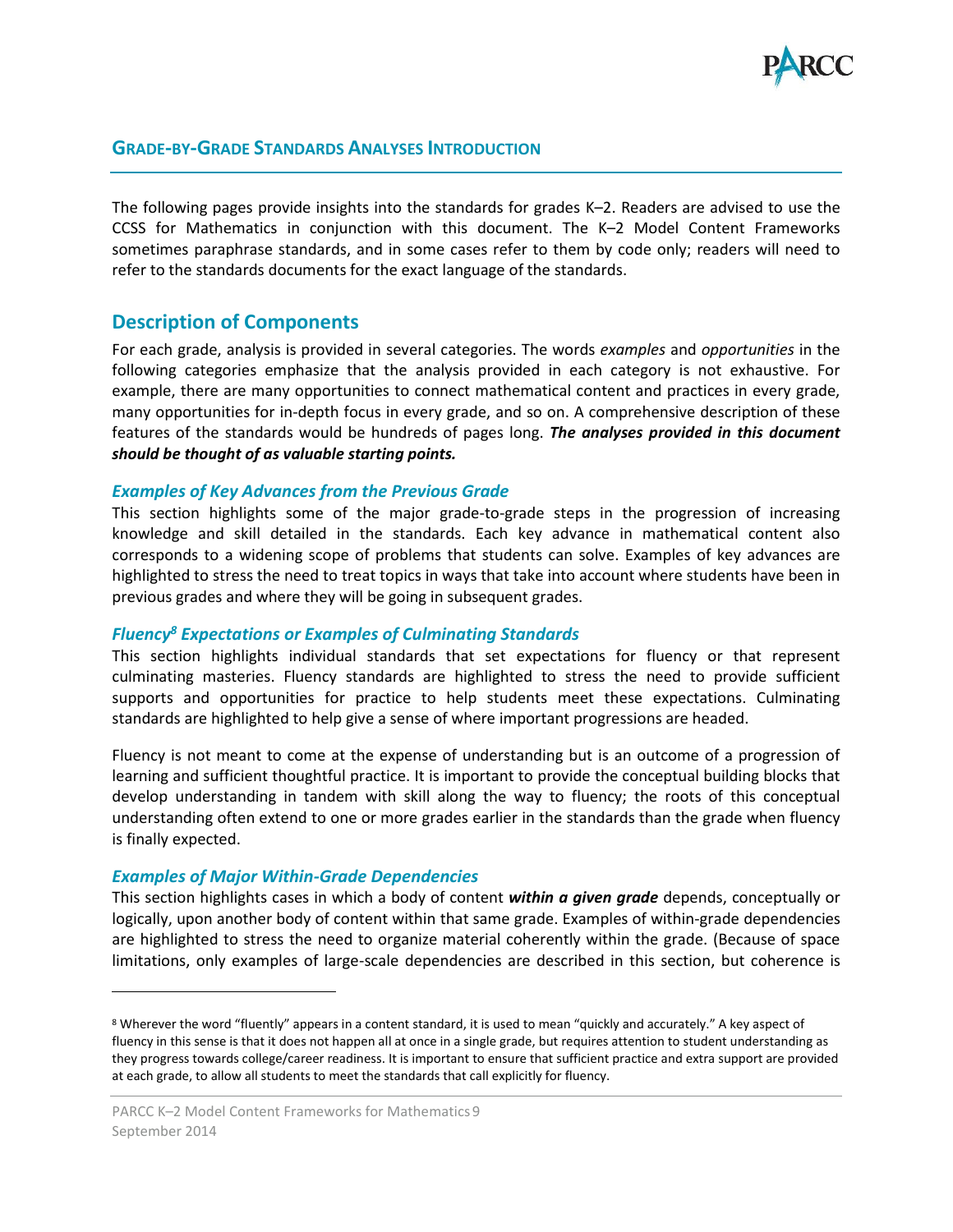

important for dependencies that exist at finer grain sizes as well.)

#### <span id="page-13-0"></span>*Examples of Opportunities for Connections among Standards, Clusters, or Domains*

This section highlights opportunities for connecting content in assessments, as well as in curriculum and instruction. Examples of connections are highlighted to stress the need to avoid approaching the standards as merely a checklist.

#### <span id="page-13-1"></span>*Examples of Opportunities for In-Depth Focus*

This section highlights some individual standards that play an important role in the content at each grade. The indicated mathematics might be given an especially in-depth treatment, as measured, for example, by the type of assessment items; the number of days; the quality of classroom activities to support varied methods, reasoning, and explanation; the amount of student practice; and the rigor of expectations for depth of understanding or mastery of skills.<sup>9</sup>

#### <span id="page-13-2"></span>*Examples of Opportunities for Connecting Mathematical Content and Mathematical Practices*

This section provides some examples of how students may engage in the mathematical practices as they learn the mathematics of the grade.<sup>10</sup> These examples are provided to stress the need to connect content and practices, as required by the standards. In addition to the concrete examples provided in each grade, the following are some general comments about connecting content and practices:

- Connecting content and practices happens in the context of *working on problems.* The very first Standard for Mathematical Practice (MP.1) involves making sense of problems and persevering in solving them.
- As the preceding point suggests, the Standards for Mathematical Practice interact and overlap with each other, and several may be used together in solving a given problem. *The list of Standards for Mathematical Practice is not a checklist.*

#### <span id="page-13-3"></span>*Content Emphases by Cluster*

l

This section describes content emphases in the standards at the cluster level for each grade. These emphases are provided because curriculum, instruction, and assessment at each grade must reflect the focus and emphasis of the standards.

Not all of the content in a given grade is emphasized equally in the standards. The list of content standards for each grade is not a flat, one-dimensional checklist; this is by design. There are sometimes strong differences of emphasis even within a single domain. Some clusters require greater emphasis than others, based on the depth of the ideas, the time that they take to master, and/or their importance to future mathematics or the demands of college and career readiness. In addition, an intense focus on the most critical material at each grade allows depth in learning, which is carried out through the Standards for Mathematical Practice. Without such focus, attention to the practices would be difficult and unrealistic, as would best practices such as formative assessment.

Therefore, in order to make relative emphases in the standards more transparent and useful, the K–2

<sup>&</sup>lt;sup>9</sup> Note, however, that a standard can be individually important even though the indicated mathematics may require relatively little teaching time.

<sup>10</sup> See the *Progressions* documents for additional examples, <http://ime.math.arizona.edu/progressions/> .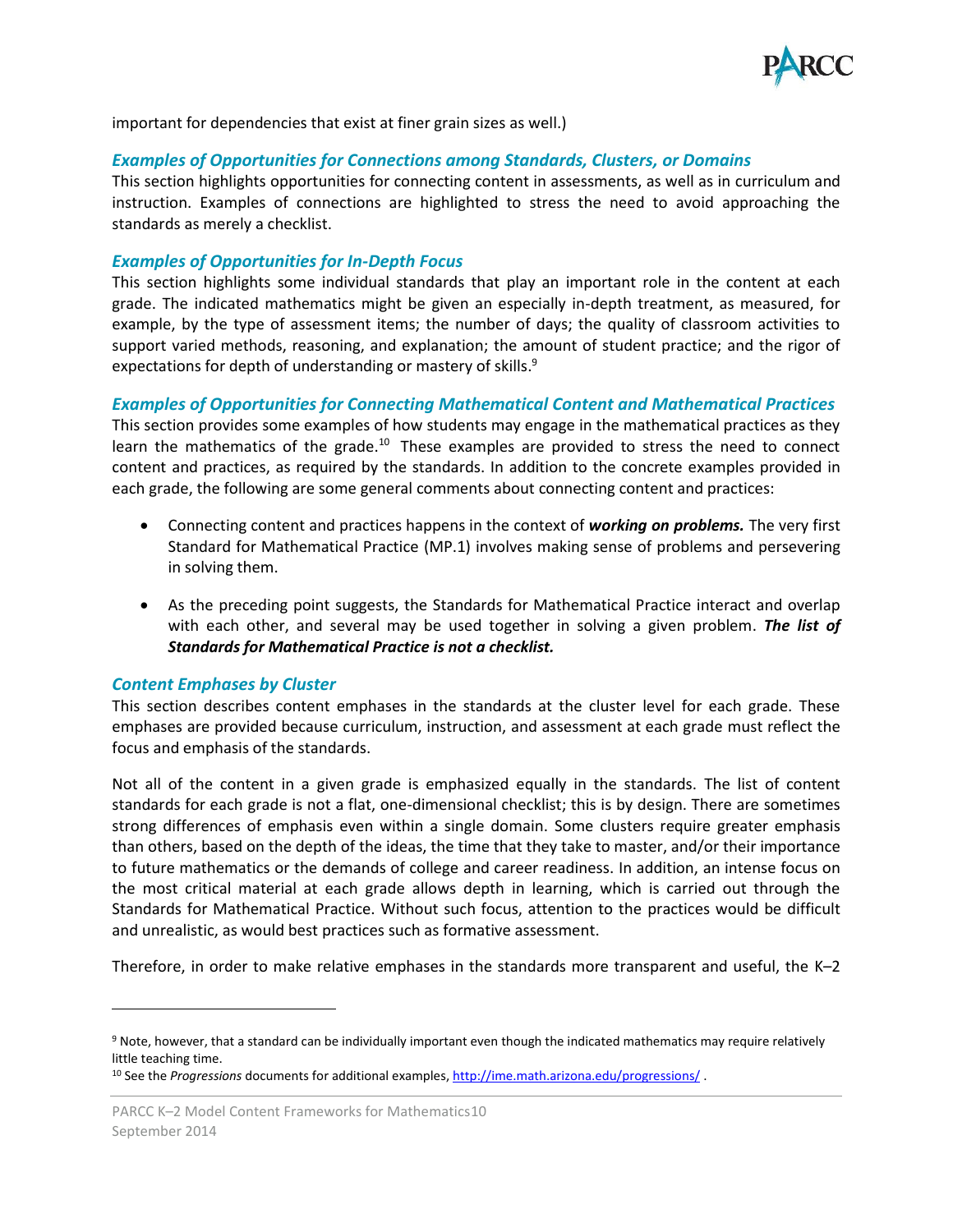

Model Content Frameworks clusters as *Major*, *Additional*, and *Supporting* for each grade. Some clusters that are not themselves major emphases are designed to *support* and strengthen areas of major emphasis, while other clusters that may not connect tightly or explicitly to the major work of the grade would fairly be called *additional*.

To say that some topics have greater emphasis is not to say that any content in the standards can safely be neglected in instruction. Neglecting material will leave gaps in student skill and understanding and may leave students unprepared for the challenges of a later grade. All standards figure in a mathematical education and will therefore be eligible for inclusion on PARCC assessments. The assessments will mirror the message that is communicated in this document: Major Clusters will be assessed on a majority of the assessment, Supporting Clusters will be assessed through their success at supporting the Major Clusters, and Additional Clusters will be assessed as well. The assessments will strongly focus where the standards strongly focus.

In addition to identifying the Major, Additional, and Supporting Clusters for each grade, suggestions are given in each grade for ways to connect the Supporting Clusters to the Major Clusters of the grade. Thus, rather than suggesting, even inadvertently, that some material should not be taught, this document provides direct advice for teaching material in ways that foster greater focus and coherence.

Finally, the following are some recommendations for using the cluster-level emphases:

#### **Do**:

- Use the guidance to inform instructional decisions regarding time and other resources spent on clusters of varying degrees of emphasis.
- Allow the focus on the major work of the grade to open up the time and space to bring the Standards for Mathematical Practice to life in mathematics instruction through sense-making, reasoning, arguing and critiquing, modeling, etc.
- Take the cluster-level emphases into account when evaluating instructional materials. The major work of the grade must be presented with the highest possible quality; the supporting work of the grade should support the major focus, not detract from it.
- Take the cluster-level emphasis into account when setting priorities for other implementation efforts, such as staff development, new curriculum development, or revision of existing formative or summative testing at the state, district, or school level.

#### **Don't**:

- Neglect any material in the standards. (Instead, use the information provided to connect Supporting and Additional Clusters to the other work of the grade.)
- Sort clusters from Major to Supporting, and then teach them in that order. To do so would strip out the coherence of the mathematical ideas and remove the opportunity to enhance the major work of the grade with the Supporting Clusters.
- Use the cluster headings as a replacement for the standards. All features of the standards matter—from the practices to the surrounding text to the particular wording of individual content standards. Guidance is given at the cluster level as a way to talk about the content with the necessary specificity and without going so far into detail as to compromise the coherence of the standards.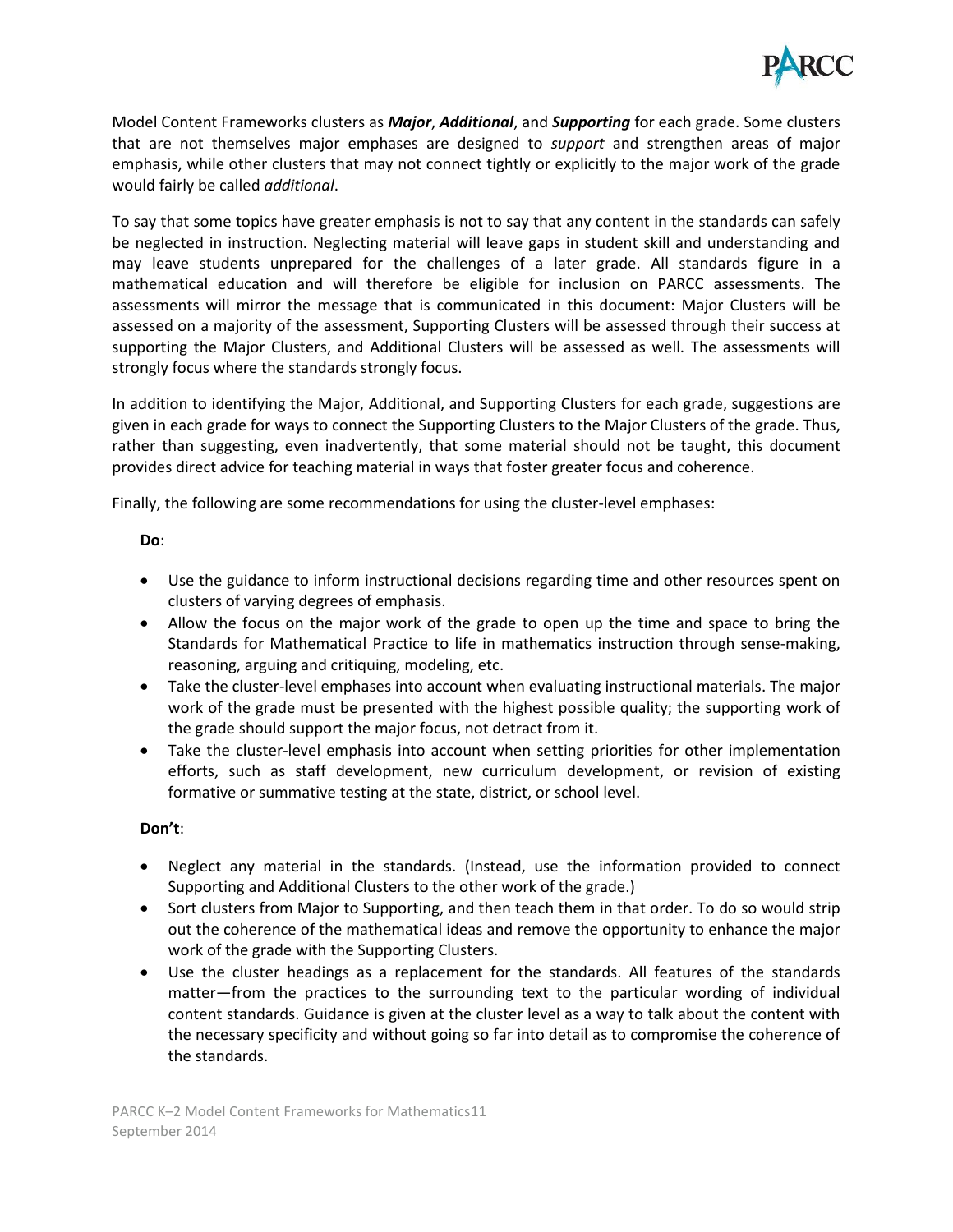

## <span id="page-15-0"></span>**PARCC MODEL CONTENT FRAMEWORK FOR MATHEMATICS FOR KINDERGARTEN**

## <span id="page-15-1"></span>**Examples of Key Advances in Kindergarten**

- Students orally count to 100, beginning from any given number within 100, to support their later ability to count higher, as well as to develop a pattern of tens as they become skilled with naming the next ten (e.g. "forty-nine, fifty").
- Students pair objects 1:1 with counting words, and they learn that the last number word tells the total number of objects in a collection (up to 20). This is called "cardinal counting," as opposed to "rote counting" (reciting the counting words in order).
- Students use their ability to subitize (recognize small quantities at a glance) to help them compose and decompose numbers. For example, when students are using objects to show the decompositions  $5 = 2 + 3$  or  $5 = 4 + 1$ , it is helpful for them to be able to subitize two or three objects.
- Students anchor to 5, realizing that 6 is one more than 5 and 4 is one less.
- Students build the crucial basis for place-value understanding of teen numbers by learning to anchor to 10 and to compose or decompose numbers from 11 to 19 into ten ones and some further ones, e.g., by using objects or drawings, and record each composition or decomposition by a drawing or equation (e.g.,  $18 = 10 + 8$ ). This is also a crucial prerequisite for the grade 1 adding-and-subtracting strategy of making a ten and for the meaningful learning of writing numbers from 1 to 20.
- Students compare the number of objects in one group versus the number of objects in another group to find which has more or less, and eventually compare written numerals 1–10 to find which number describes more or less than another number.
- Students understand addition as joining collections and adding to collections, and they understand subtraction as taking collections apart or taking from collections. They represent these operations in a variety of ways.

## <span id="page-15-2"></span>**Fluency Expectations or Examples of Culminating Standards**

- **K.CC.A.1** Count to 100 by tens and ones.
- **K.CC.A.3** Write numbers from 0 to 20. Represent a number of objects with a written numeral 0–20 (with 0 representing a count of no objects).

It is recommended that, throughout the year, students work toward fluency in writing the numerals 0–10. Note that learning to write numerals is generally more difficult than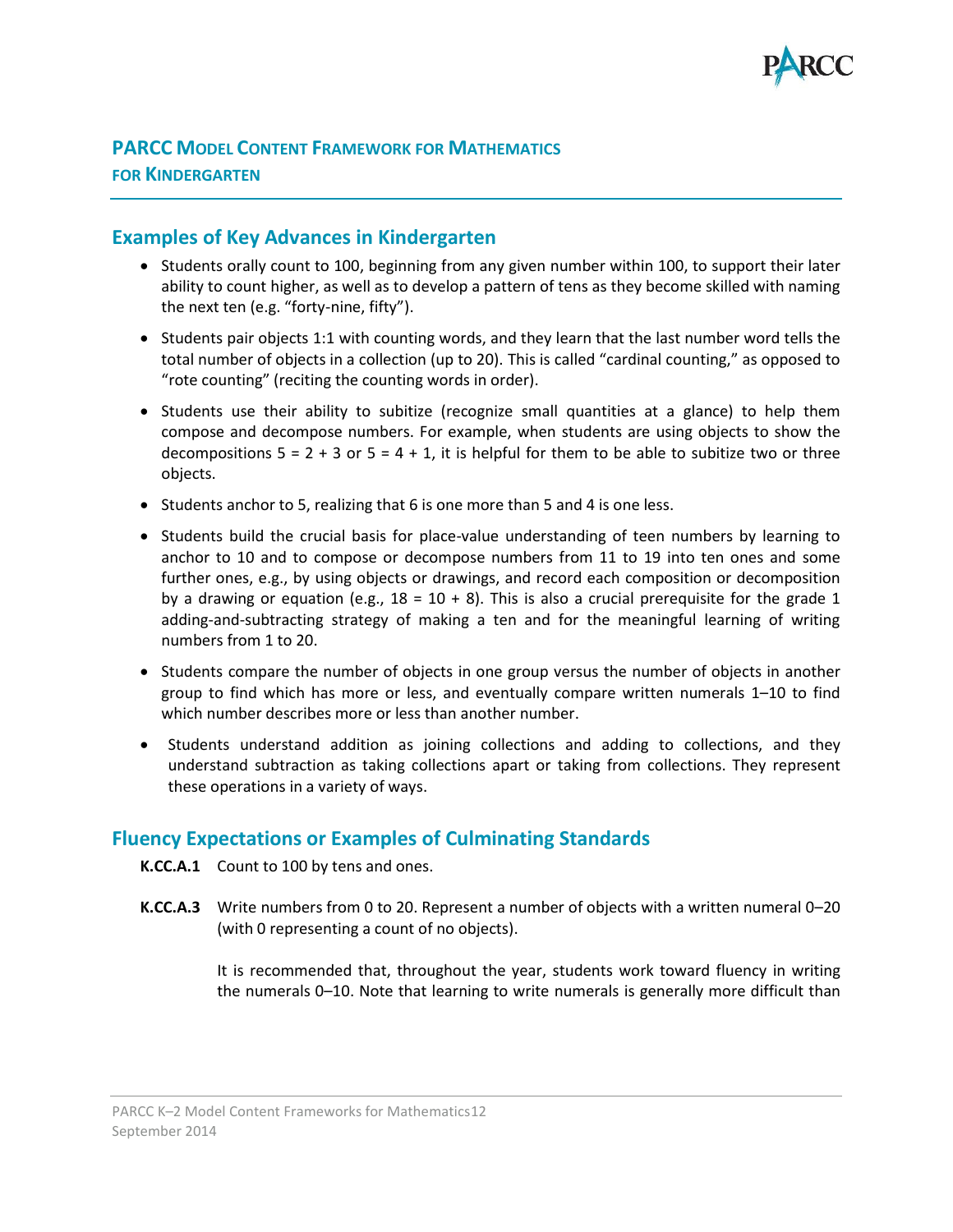

learning to read them. It is common for students to reverse numbers at this stage (e.g., writing  $E$  for 3). $^{11}$ 

**K.CC.B.5** Count to answer "how many?" questions about as many as 20 things arranged in a line, a rectangular array, or a circle, or as many as 10 things in a scattered configuration; given a number from 1–20, count out that many objects.

> It is recommended that students become fluent in cardinal counting with sets ≤ 5 *early in the year* and with increasingly large sets as the year progresses.

**K.CC.C.7** Compare two numbers between 1 and 10 presented as written numerals.

If students are less than fluent in number comparisons by the end of kindergarten, then they may not have mastered early number concepts. Note that K.CC.C.6 (Identify whether the number of objects in one group is greater than, less than, or equal to the number of objects in another group, e.g., by using matching and counting strategies) is a precursor to K.CC.C.7 and portrays the kind of concrete work that students should be doing en route to mastering numeral-based comparisons.

**K.OA.A.5** Fluently add and subtract within 5.

Given an oral or written expression with any two numbers 0–5 with a sum less than or equal to 5 (e.g., "three and one" or  $3 + 1$ ), students can find the sum reasonably quickly, and say or write it. For subtractions involving numbers of the same sizes, and given an oral or written expression (e.g., "four, take away one" or  $4 - 1$ ), students can find the difference reasonably quickly and say or write it. Some students may still need to use fingers or make drawings. Students grow in fluency throughout the year as they work with addition and subtraction situations.

## <span id="page-16-0"></span>**Examples of Major Within-Grade Dependencies**

 Much of the learning in kindergarten—K.CC.C.6, all of K.OA and K.NBT, and K.MD.B.3—depends on the foundational ability to count to answer "how many?" (K.CC.B.5), which itself is grounded in K.CC.B.4.

## <span id="page-16-1"></span>**Examples of Opportunities for Connections among Standards, Clusters, or**

#### **Domains**

l

• In addition to laying the groundwork for place value in grade 1, working with numbers 11–19 (K.NBT.A.1) provides opportunities for cardinal counting beyond 10 (see K.CC.B.5) and for writing two-digit numbers (see K.CC.A.3). Ten frames, strips with ten ones and some loose ones, and math drawings can be helpful for this work.

<sup>11</sup> Material adapted from National Research Council. *Mathematics Learning in Early Childhood: Paths Toward Excellence and Equity* (Washington, DC: The National Academies Press, 2009), p. 138.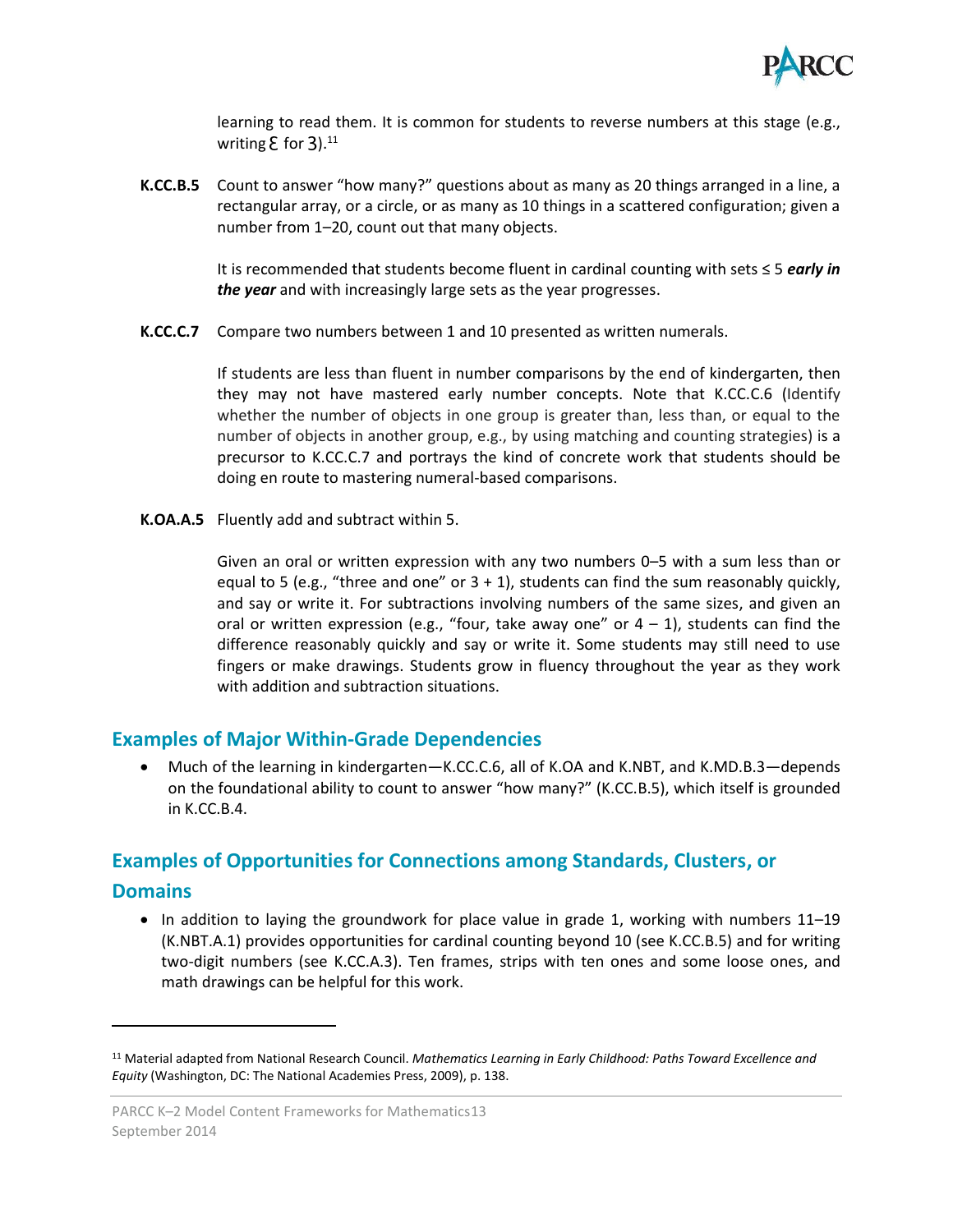

- K.MD.B.3 provides opportunities for cardinal counting (see K.CC.B.5) and for comparing numbers (see K.CC.C.6). K.MD.B.3 also offers a context in which to decompose 10 in more than one way (see K.OA.A.3).
- K.G.A.2 and K.G.B.4 offer some opportunities for counting and comparing numbers.

## <span id="page-17-0"></span>**Examples of Opportunities for In-Depth Focus**

**K.CC.B.5** Count to answer "how many?" questions about as many as 20 things arranged in a line, a rectangular array, or a circle, or as many as 10 things in a scattered configuration; given a number from 1–20, count out that many objects.

> Cardinal counting is itself a needed focus and is a main component of other work in the kindergarten classroom. Opportunities to develop students' understanding of cardinality abound, both within the instructional time devoted specifically to mathematics and elsewhere in the instructional day—for example, "How many plants did the class plant for the science project? What if we planted one more?"

**K.OA.A.2** Solve addition and subtraction word problems, and add and subtract within 10, e.g., by using objects or drawings to represent the problem.

> Through representing and solving addition and subtraction problems, students understand addition as joining and adding to and understand subtraction as separating and taking from. Initially, the meaning of addition is separate from the meaning of subtraction, and students build relationships between addition and subtraction over time, with subtraction coming to be understood as reversing the actions involved in addition and as finding an unknown addend.<sup>12</sup>

**K.OA.A.3** Decompose numbers less than or equal to 10 into pairs in more than one way, e.g., by using objects or drawings, and record each decomposition by a drawing or equation (e.g.,  $5 = 2 + 3$  and  $5 = 4 + 1$ ).

> The ability to decompose numbers flexibly is a key focus, and is connected with other standards, such as K.OA.A.1 and K.OA.A.2. Decomposing numbers is an important foundation for adding and subtracting numbers below ten and for beginning to understand relationships between adding and subtracting. Knowing decompositions is also one of the three prerequisites for using the grade 1 make-a-ten strategy to add numbers with a teen total (see K.OA.A.4 below).

**K.OA.A.4** For any number from 1 to 9, find the number that makes 10 when added to the given number, e.g., by using objects or drawings, and record the answer with a drawing or equation.

<sup>12</sup> See pages 2 and 3 of the *K–5 Progressions Document for Counting and Cardinality and Operations and Algebraic Thinking*, available at<http://math.arizona.edu/~ime/progressions/> (2014).

PARCC K–2 Model Content Frameworks for Mathematics14 September 2014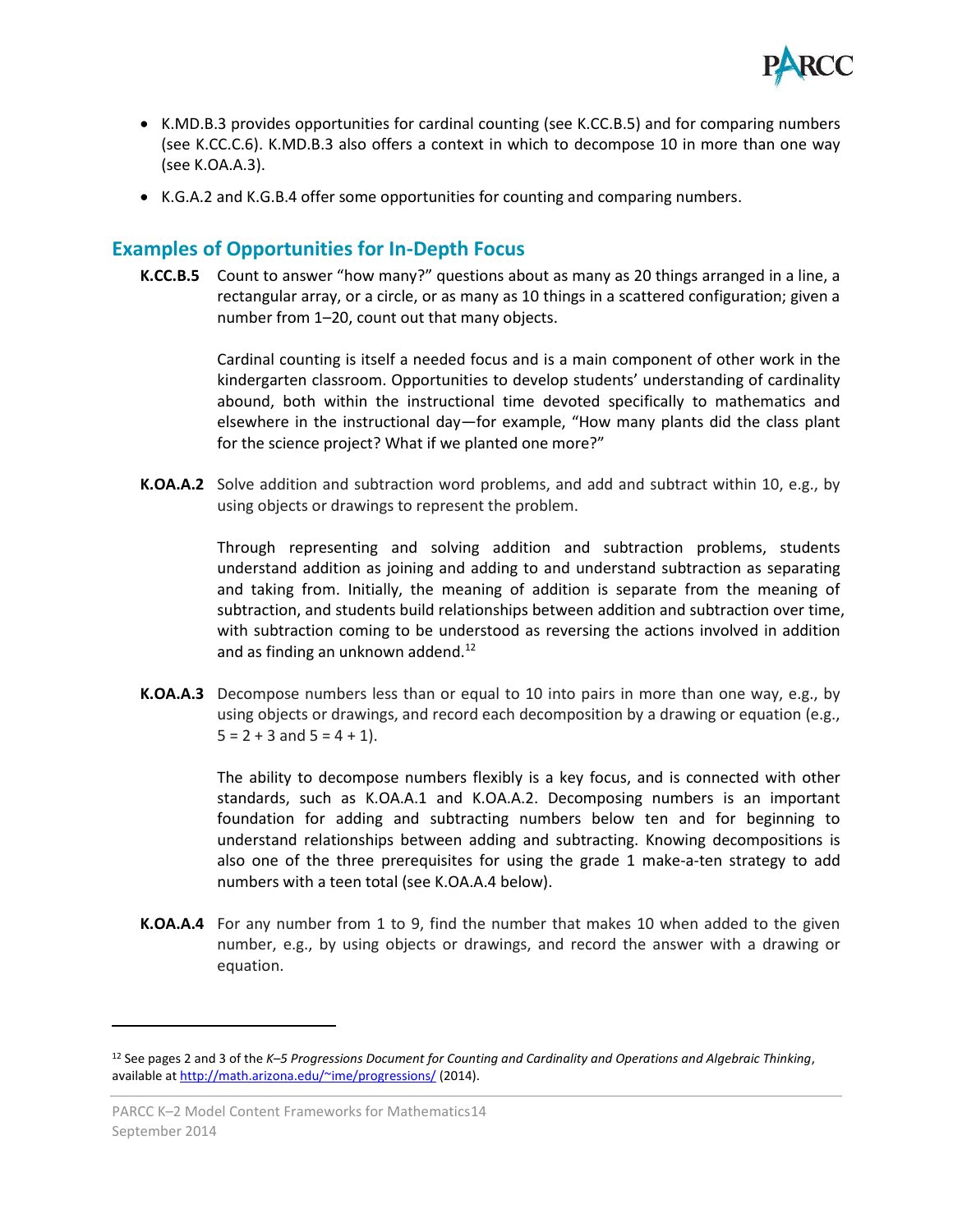

In grade 1, "making ten" will become a key strategy for adding and subtracting within 20; students gain the foundations for the first step of this strategy in kindergarten by finding the number that makes 10 when given another number. Over the course of the year, given frequent opportunities (e.g., a "how many fingers don't you see" game), many kindergarten children can become fluent with the pairs of numbers that make 10 and can, when a number less than 10 is named, name the "missing amount" even without looking at fingers. Showing numbers from 6 to 10 in groups of 5 (e.g., a top row of 5 circles with 1 to 5 circles below it) is a helpful visual support for finding the pairs of numbers that make ten.

**K.NBT.1** Compose and decompose numbers from 11 to 19 into ten ones and some further ones, e.g., by using objects or drawings, and record each composition or decomposition by a drawing or equation (such as  $18 = 10 + 8$ ); understand that these numbers are composed of ten ones and one, two, three, four, five, six, seven, eight, or nine ones.

> Understanding each number 11–19 as a collection of ten and some ones (e.g., 16 = 10 + 6) requires extensive experience counting out and separating ten and the ones and relating these groups to the written numerals. Place-value cards in which the ones numeral can be placed over the 0 in the 10 (the ten card is twice as wide as the ones cards) can be helpful in connecting to the concepts in K.NBT.A.1, K.CC.B.5, and K.CC.A.3.

## <span id="page-18-0"></span>**Examples of Opportunities for Connecting Mathematical Content and**

## **Mathematical Practices**

Mathematical practices should be evident throughout mathematics instruction and should be centrally connected to the most important work of the grade. These mathematical practices can be summarized in the following sentence: Teachers help students to do mathematical sense-making about mathematical structure using mathematical drawings (or objects) to support mathematical explaining (MP 1 & 6; 7 & 8; 4 & 5; 2 & 3). Some brief examples of how the content of this grade might be connected to the Standards for Mathematical Practice follow.

- Kindergarten students say the number names by ones and by tens ("ten, twenty, thirty,  $\dots$ ") all the way to 100 (K.CC.A.1). The structure of a number name such as "thirty-two" reflects the underlying system of place value. Attending to and using that structure (MP.7) is an important foundation for place value. See the K-5 progressions [document for Counting and Cardinality](http://ime.math.arizona.edu/progressions/) and [Operations and Algebraic Thinking](http://ime.math.arizona.edu/progressions/) for more information about how patterns in the number names affect learning the teen numbers (including deviations from those patterns, as in "sixteen," in which the digit in the ones place is said first but written second).
- As students count by tens (K.CC.A.1), they may make sense (MP.1) of these numbers by reciting each new number in the sequence "ten, twenty, thirty . . ." as a new child joins the children already standing in front of the classroom and showing all their fingers. The patterns in the placevalue system—the structure of numbers (MP.7)—become more apparent when children say "six tens is sixty, seven tens is seventy, eight tens is eighty," etc. Children can also flash ten fingers as they count by tens to feel the ten that are added on with each count.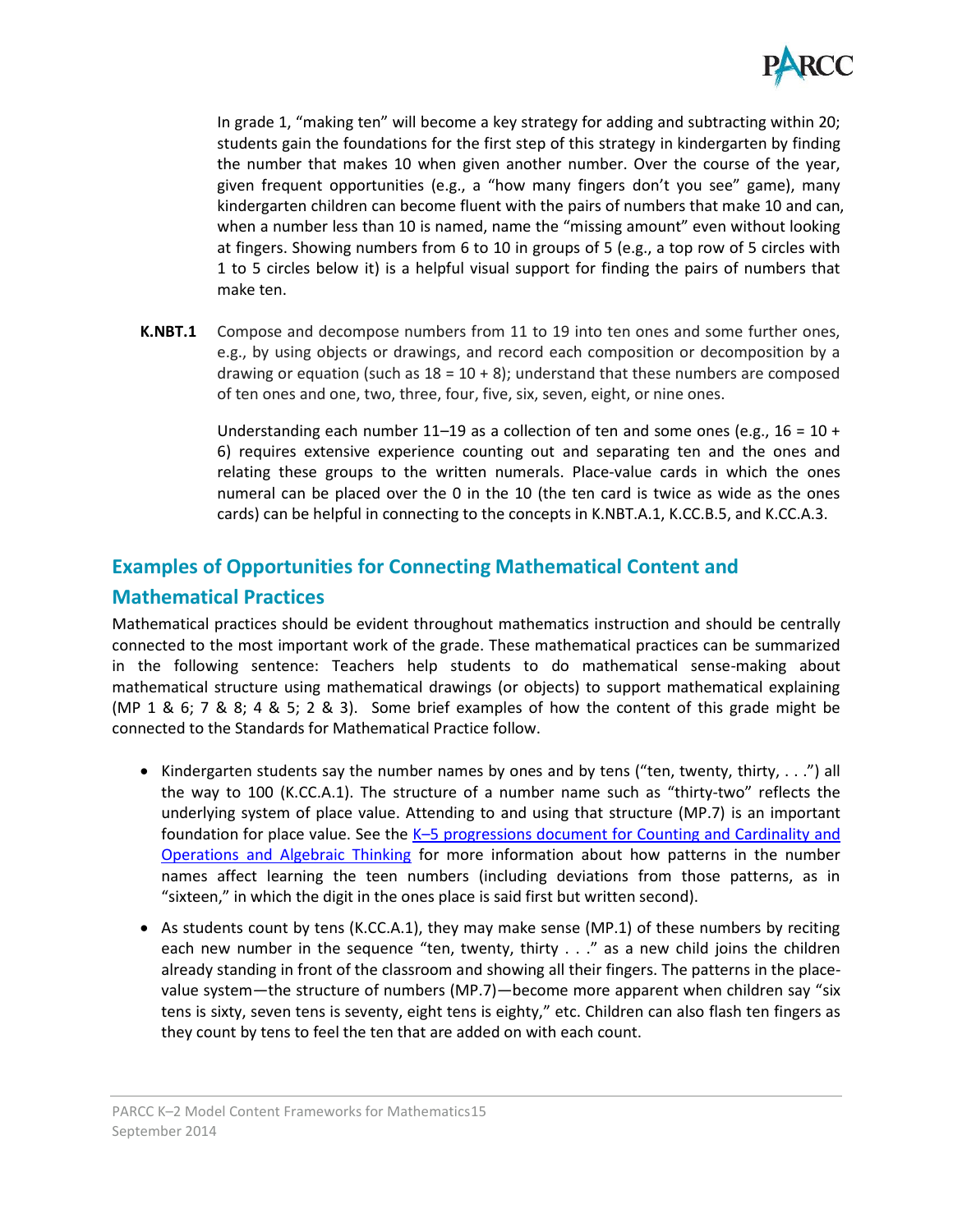

- When students progress from drawing realistic (artistic) pictures of situations to diagramming addition and subtraction situations using circles or other symbols, and making connections between them, they are relating the concrete to the abstract (MP.2) and making their first mathematical models (MP.4). Equations to describe these situations (such as  $8 + 2 = 10$ ) are also mathematical models.
- A student choosing to use objects, fingers, or a math drawing to represent and solve a word problem is an example of the student using an appropriate tool strategically (MP.5).

*Manipulatives such as physical models of hundreds, tens, and ones, and visual models such as math drawings, are important parts of the K–2 classroom. These manipulatives and visual models should always be connected to written symbols and methods.* 

A note on manipulatives in grades K–2: Manipulatives such as physical models of hundreds, tens, and ones, and visual models such as math drawings, are important parts of the K–2 classroom. These manipulatives and visual models should always be connected to written symbols and methods.<sup>13</sup>

## <span id="page-19-0"></span>**Content Emphases by Cluster**

Not all of the content in a given grade is emphasized equally in the standards. Some clusters require greater emphasis than others, based on the depth of the ideas, the time that they take to master, and/or their importance to future mathematics or the demands of college and career readiness. In addition, an intense focus on the most critical material at each grade allows depth in learning, which is carried out through the Standards for Mathematical Practice.

To say that some topics have greater emphasis is not to say that any content in the standards can safely be neglected in instruction. Neglecting material will leave gaps in student skill and understanding and may leave students unprepared for the challenges of a later grade. All standards figure in a mathematical education and will therefore be eligible for inclusion on PARCC assessments. However, the assessments will strongly focus where the standards strongly focus.

The following table identifies the Major Clusters, Supporting Clusters, and Additional Clusters for kindergarten; below the table, suggestions are given for ways to connect the Supporting Clusters to the Major Clusters of the grade. Thus, rather than suggesting, even inadvertently, that some material should not be taught, this document provides direct advice for teaching grade-level material in ways that foster greater focus and coherence.

<sup>13</sup> See page 19 of *K–8 Publishers' Criteria for the Common Core State Standards for Mathematics*, available at [http://www.corestandards.org/assets/Math\\_Publishers\\_Criteria\\_K-8\\_Summer%202012\\_FINAL.pdf.](http://www.corestandards.org/assets/Math_Publishers_Criteria_K-8_Summer%202012_FINAL.pdf) (2014)

PARCC K–2 Model Content Frameworks for Mathematics16 September 2014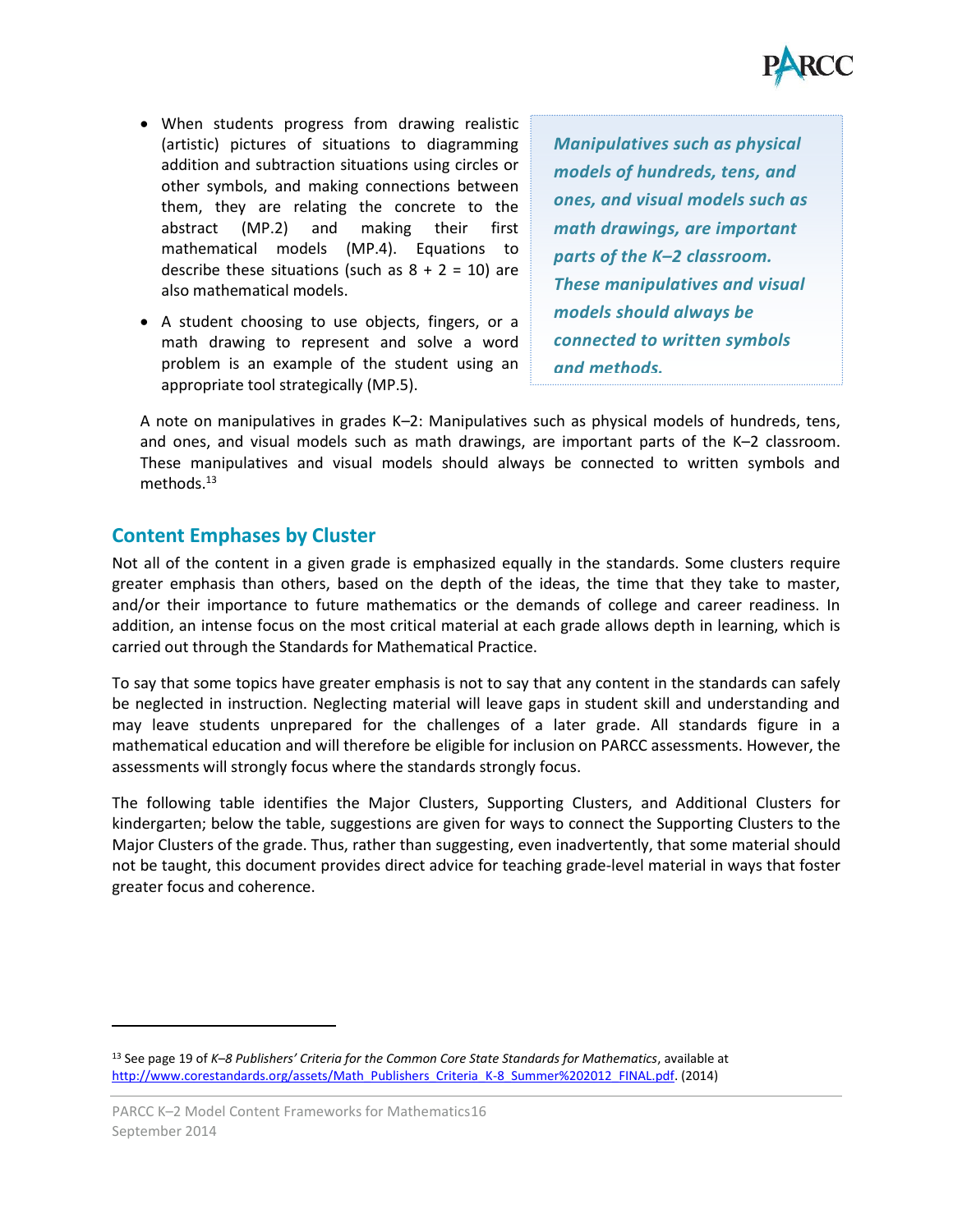

Key: Major Clusters; **N** Supporting Clusters; **O** Additional Clusters

Counting and Cardinality



Know number names and the count sequence.



Count to tell the number of objects.

Compare numbers.

Operations and Algebraic Thinking

Understand addition as putting together and adding to, and understand subtraction as taking apart and taking from.

Number and Operations in Base Ten



п

Work with numbers 11–19 to gain foundations for place value.

Measurement and Data

O Describe and compare measurable attributes.

Classify objects and count the number of objects in categories.

#### **Geometry**

- O. Identify and describe shapes.
- П Analyze, compare, create, and compose shapes.

## <span id="page-20-0"></span>**Examples of Linking Supporting Clusters to the Major Work of the Grade**

So much is brand new to children in kindergarten that, as much as possible, everything throughout the school day should support everything else, as, for example, when language supports number.

- Even within mathematics itself, understanding, for example, that 18 is ten ones and eight more ones (K.NBT.A.1) requires, but also supports, understanding what it means to combine 10 and 8 or to take apart 18 (K.OA).
- K.MD.B.3 offers a context in which to decompose numbers less than or equal to 10 in more than one way (see K.OA.A.3).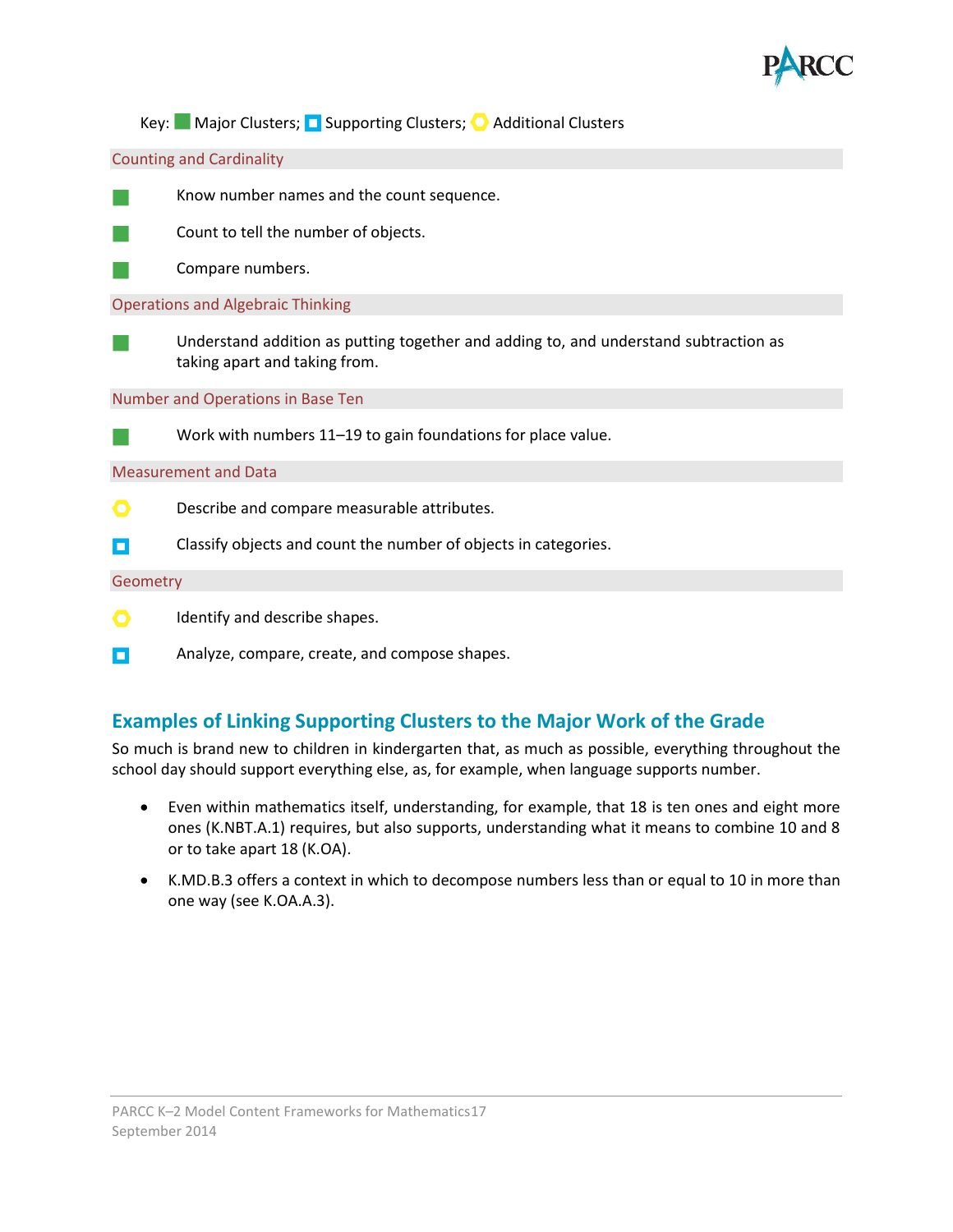

## <span id="page-21-1"></span><span id="page-21-0"></span>**Examples of Key Advances from Kindergarten to Grade 1**

- Students gradually come to employ mental strategies (such as counting on and making ten) that make use of embedded concepts of number and the properties of addition and subtraction; by contrast, kindergarten students determine sums and differences primarily by representing problems with objects or drawings.
- Students read and write numbers through 120 and learn the early elements of place value, in particular being able to think of a ten as a unit and understanding that the digits of a two-digit number represent the number of tens in that number and the number of remaining ones.
- Students use their understanding of place value and the properties of operations to represent, explain, and perform addition and subtraction of two-digit numbers in specified cases.
- Students represent and solve a large variety of addition and subtraction problems—that is, word problems, and problems set in classroom discussions, that involve addition and subtraction situations such as adding to, taking from, putting together, taking apart, comparing, etc., with different unknown quantities in the problem.<sup>14</sup>
- Students write equations for a variety of reasons, such as expressing a decomposition of a number (16 = 9 + 7), expressing a piece of reasoning about numbers (9 + 7 = 9 + 1 + 6, along the way to making ten), or representing a word problem with an unknown  $(9 + ? = 16)$ . Students use the equal sign appropriately, evaluate the truth of an equation, and determine unknown numbers that will make an equation true. Students make connections among concrete objects, pictorial representations, and equations.

## <span id="page-21-2"></span>**Fluency Expectations or Examples of Culminating Standards**

**1.OA.C.6** Add and subtract within 20, demonstrating fluency for addition and subtraction within 10. Use strategies such as counting on; making ten (e.g.,  $8 + 6 = 8 + 2 + 4 = 10 + 4 = 14$ ); decomposing a number leading to a ten (e.g.,  $13 - 4 = 13 - 3 - 1 = 10 - 1 = 9$ ); using the relationship between addition and subtraction (e.g., knowing that  $8 + 4 = 12$ , one knows  $12 - 8 = 4$ ); and creating equivalent but easier or known sums (e.g., adding 6 + 7 by creating the known equivalent  $6 + 6 + 1 = 12 + 1 = 13$ ).

> Fluency is demonstrated as that, given any two numbers 0–10 with a sum less than or equal to 20, students can say the sum reasonably quickly, and likewise, for related differences, given one number and a total that is 10 or less, they can reasonably quickly say the amount taken away or the unknown addend. Students grow in fluency throughout the year as they work with addition and subtraction situations.

<sup>14</sup> See Table 2 on page 9 of the *K–5 Progressions Document for Counting and Cardinality and Operations and Algebraic Thinking*, available at<http://math.arizona.edu/~ime/progressions/> (2014). This table is based on Table 1 on page 88 of the CCSS for Mathematics.

PARCC K–2 Model Content Frameworks for Mathematics18 September 2014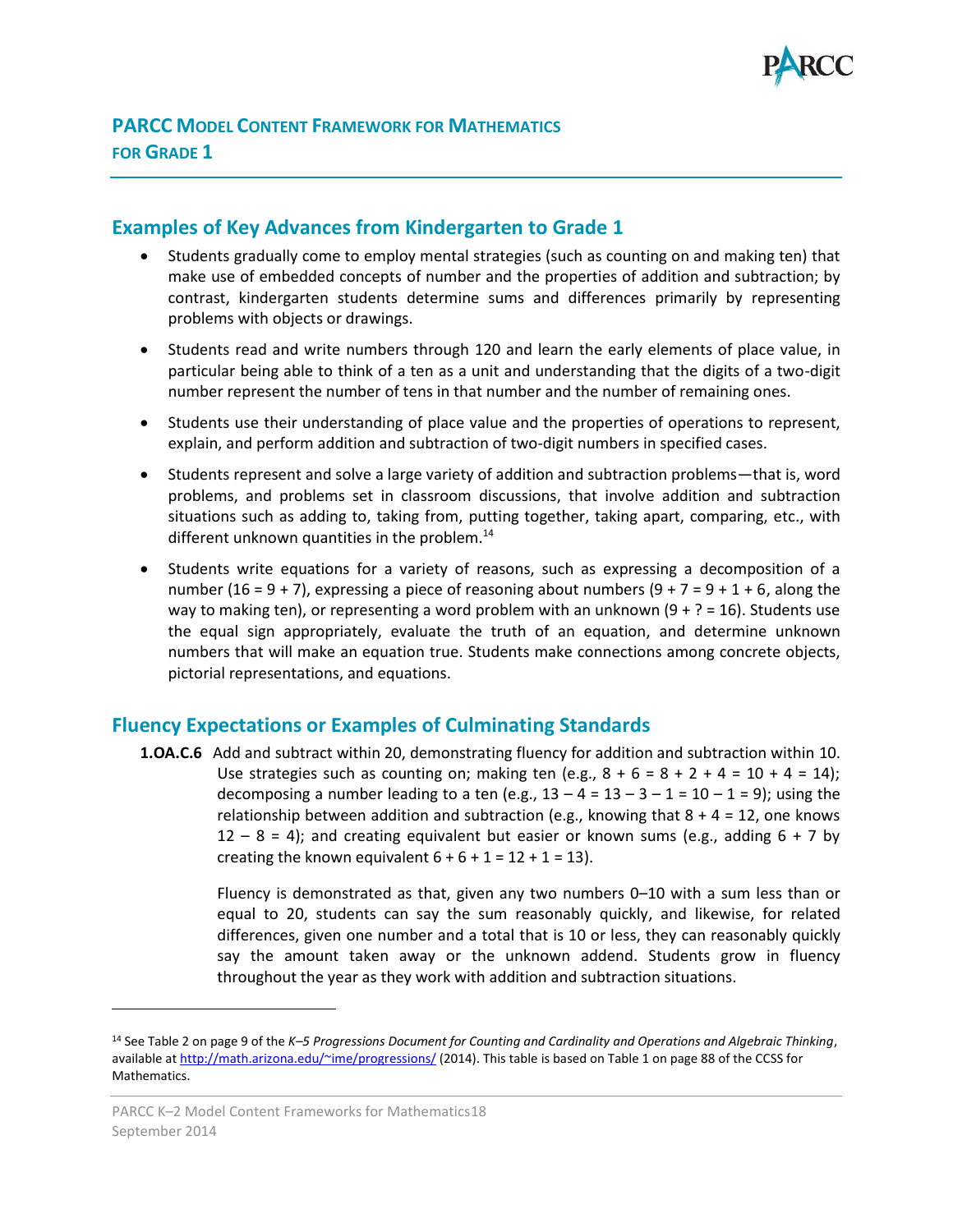

**1.OA.D.7** Understand the meaning of the equal sign, and determine if equations involving addition and subtraction are true or false. For example, which of the following equations are true, and which are false?  $6 = 6$ ,  $7 = 8 - 1$ ,  $5 + 2 = 2 + 5$ ,  $4 + 1 = 5 + 2$ .

> This standard relates to fluency when the additions and subtractions in the equations fall within 10, as they do in the italicized examples accompanying the standard.

**1.OA.D.8** Determine the unknown whole number in an addition or subtraction equation relating three whole numbers. For example, determine the unknown number that makes the equation true in each of the equations  $8 + ? = 11$ ,  $5 = \square - 3$ ,  $6 + 6 = \square$ .

> A crucial aspect of understanding and solving such equations is knowing where the total is in addition equations (alone on one side) and in subtraction equations (before the minus sign). Also important is that students see varied equation forms, especially those with only one number on the left side of the equation.

**1.NBT.C.5** Given a two-digit number, mentally find 10 more or 10 less than the number, without having to count; explain the reasoning used.

> Quickly finding 10 more or 10 less than a two-digit number is best thought of as an indicator of whether students have an understanding of place value for two-digit numbers.

## <span id="page-22-0"></span>**Examples of Major Within-Grade Dependencies**

- 1.OA.B.3 calls for students to "apply properties of operations" and gives the example "If  $8 + 3 =$ 11 is known, then  $3 + 8 = 11$  is also known." Similarly, knowing  $13 - 3$  gives a good starting place for figuring out  $13 - 4$ . Use of properties lets students apply knowledge that they have to situations that they need to figure out.
- 1.NBT.B.2 describes the place-value foundations for 1.NBT.B.3 and 1.NBT.C.4. Comparing numbers (1.NBT.B.3) involves thinking about the sizes of tens and ones, and adding two-digit numbers (1.NBT.C.4) involves adding tens with tens and ones with ones, and sometimes composing a ten. These ideas and methods rest on an understanding of the place-value units and the use of visual models of these units in solving and explaining problems using these standards.

## <span id="page-22-1"></span>**Examples of Opportunities for Connections among Standards, Clusters, or**

## **Domains**

• A thorough understanding of how place-value language and notation represent number (cluster 1.NBT.A) is needed for meaningful calculation (cluster 1.NBT.B) in many ways—not just penciland-paper calculation, but mental calculation as well. For purposes of calculation, it is valuable to use the tens and ones in two-digit numbers, single-digit knowledge, and properties of the operations (1.OA.B.4). In Grade 1, calculation ranges from simple mental adding, such as 40 + 20 (add the 4 tens and 2 tens) and  $58 + 6$  (6 gives 2 to 58 to make 60, then 60 plus the 4 left in 6 equals 64), to the more complex cases that require composing ten ones to make a ten, such as 37 + 56.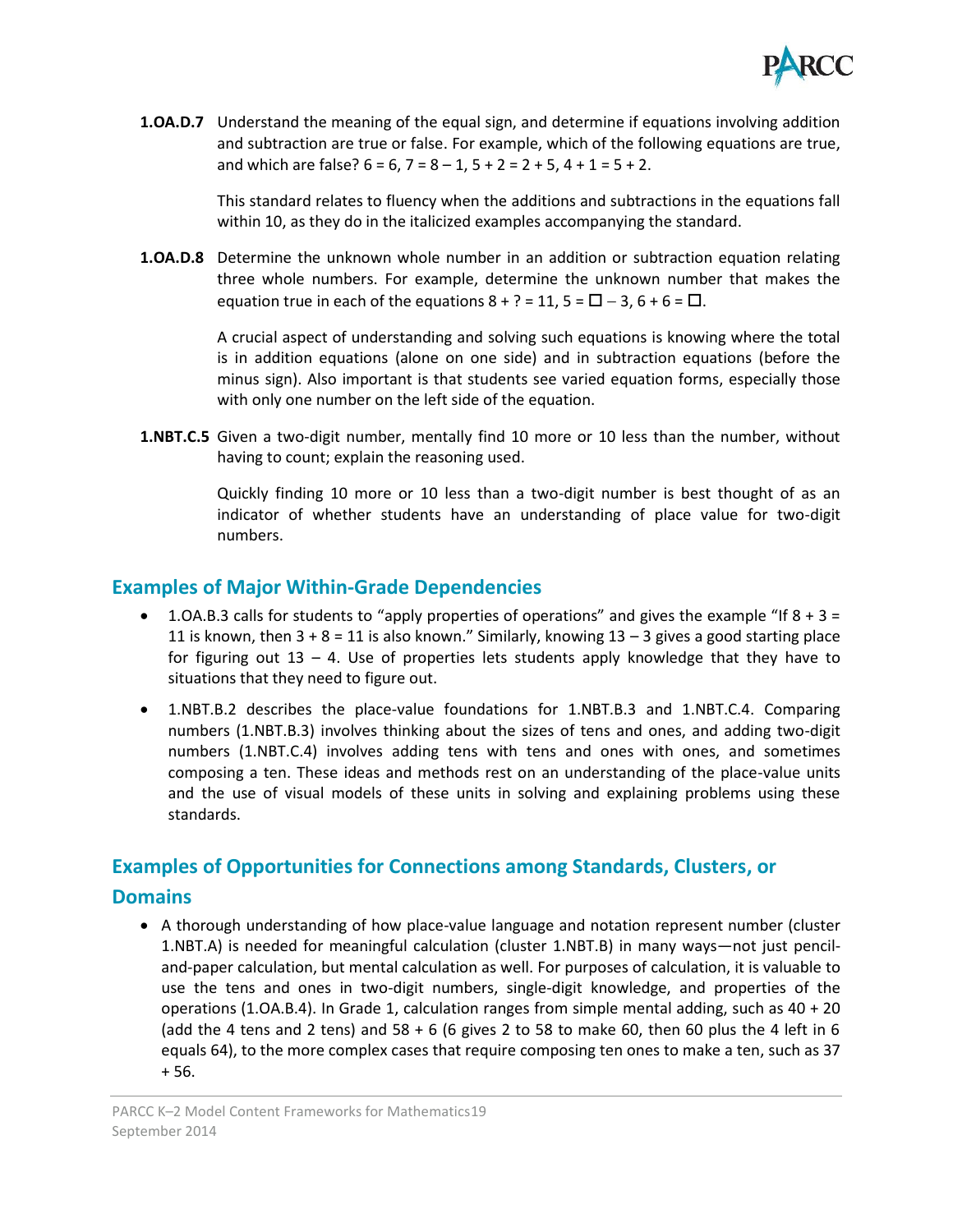

- The study of word problems in grade 1 (1.0A.A.1, 1.0A.A.2) can be coordinated with students' growing proficiency with addition and subtraction within 20 (1.OA.C.6) and their growing proficiency with multidigit addition and subtraction (1.NBT) and can involve easier and more accurate forward methods. 15
- Word problems can also be linked to students' growing understanding of properties of addition and the relationship between addition and subtraction. For example, put-together/take-apart problems with unknown addends can show subtraction as finding an unknown addend (see the "Problem Types" section).<sup>16</sup>
- Units are a connection between place value (1.NBT) and measurement (1.MD). Working with place value depends on having a sense of the sizes of the base-ten units and being able to see a larger unit as composed of smaller units within the system. As measurement develops through the grades, measurement also depends on having a sense of the sizes of units and being able to see a larger unit as composed of smaller units within the system. In later grades, unit thinking will become important throughout arithmetic, including in the development of multidigit multiplication and division algorithms and the development of

fraction concepts and operations.<sup>17</sup>

- Measurement standards 1.MD.A.1 and 1.MD.A.2 together support and provide a context for the 1.OA.A.1 goal of solving problems that involve comparing. To meet 1.MD.A.1, students compare the lengths of two objects by means of a third object, e.g., a length of string, that allows a "copy" of the length of an immovable object to be moved to another location to compare with the length of a movable object. When students cannot find the *exact* difference because of the magnitude of the numbers that arise from measurement—as may occur in comparing two students' heights—they may still compare the measurements to know which is greater (1.NBT.B.3). (Grade 2 standard 2.MD.B.6 formalizes this idea on a number-line diagram.)
- While students are dealing with the limited precision of only whole hours and half-hours, they must distinguish the position of the hour hand and connect it to the geometry standard 1.G.A.3, partitioning circles into halves and quarters.



Measuring a hallway using students as length units (1.MD.A.2). (The students are posited as having equal heights.)

 Composing shapes to create a new shape (1.G.A.2) is the spatial analogue of composing numbers to create new numbers. This concept is also connected to length measurement (1.MD.A.2) since students must visualize an object that is to be measured as being built up out of equal-sized units (see also 1.G.A.3). Though assembling two congruent right triangles into a rectangle does not use the same facts or reasoning that assembling two fives into a ten uses, the

<sup>15</sup> See page 13 of the *K–5 Progressions Document for Counting and Cardinality and Operations and Algebraic Thinking*, available a[t http://math.arizona.edu/~ime/progressions/](http://math.arizona.edu/~ime/progressions/) (2014).

<sup>16</sup> See page 13 of the *K–5 Progressions Document for Counting and Cardinality and Operations and Algebraic Thinking*, available a[t http://math.arizona.edu/~ime/progressions/](http://math.arizona.edu/~ime/progressions/) (2014).

<sup>17</sup> See *Units, a Unifying Idea in Measurement, Fractions, and Base Ten*, available at <http://commoncoretools.me/2013/04/19/units-a-unifying-idea/> (2013).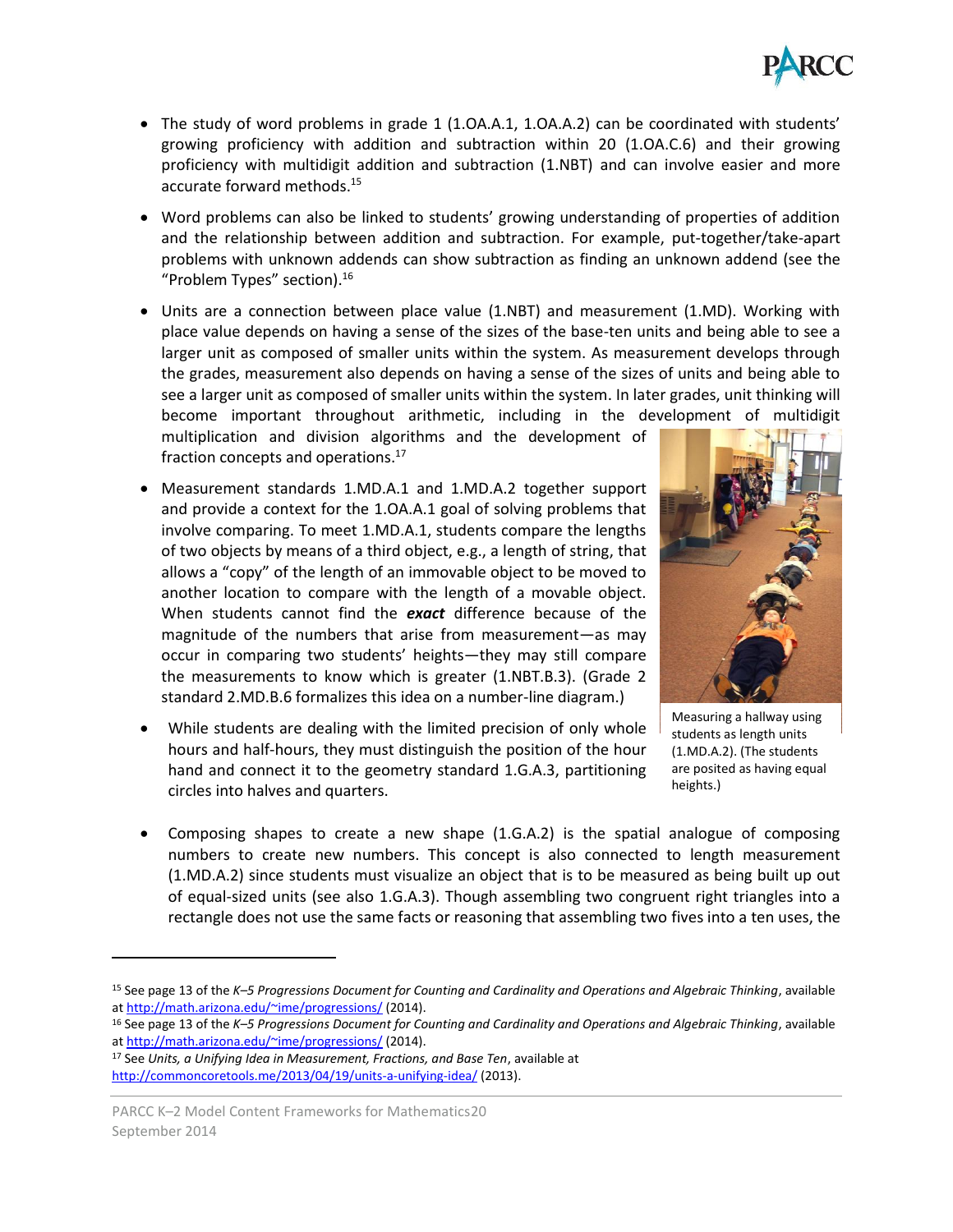

idea of looking at how objects in some domain (numbers or shapes) can be combined to make other objects in that domain, and looking for new true statements one can make about these combinations, is a big idea that is common across mathematics.

## <span id="page-24-0"></span>**Examples of Opportunities for In-Depth Focus**

**1.NBT.B.2** Understand that the two digits of a two-digit number represent amounts of tens and ones. Understand the following as special cases: 10 can be thought of as a bundle of ten ones—called a "ten" (1.NBT.B.2.A); The numbers from 11 to 19 are composed of a ten and one, two, three, four, five, six, seven, eight, or nine ones (1.NBT.B.2.B); The numbers 10, 20, 30, 40, 50, 60, 70, 80, 90 refer to one, two, three, four, five, six, seven, eight, or nine tens (and 0 ones) (1.NBT.B.2.C).

> Grade 1 is students' first encounter with the three linked components of the place-value system: base ten units of tens and ones, composing and decomposing (bundling and unbundling) of units, and positional place-value notation. Understanding these and their connections is the foundation of the entire NBT domain.

**1.NBT.C.4** Add within 100, including adding a two-digit number and a one-digit number, and adding a two-digit number and a multiple of 10, using concrete models or drawings and strategies based on place value, properties of operations, and/or the relationship between addition and subtraction; relate the strategy to a written method and explain the reasoning used. Understand that in adding two-digit numbers, one adds tens and tens, ones and ones; and sometimes it is necessary to compose a ten.

> Understanding place value is not a final goal on its own; the goal is to use place-value understanding and properties of operations to add and subtract (cluster 1.NBT.B). Students learn how standard place-value notation presents units of ten and units of one, and learn how to extend their single-digit methods for adding units of ones to add units of tens, including separately counting or adding the ones and counting or adding the tens in concrete models or drawings. When adding two arbitrary two-digit numbers (with a result within 100), being able to represent this addition with objects or drawings that show the base-ten structure supports students to understand when they need to compose a ten and how to record that new ten in their written method. Having a strong mental image and ability with single-digit versions of these additions and understanding how place-value notation can record these additions is the foundation for the extension of place-value reasoning and adding of separate units to grade 2 adding of tens that require composing a hundred (e.g., in  $65 + 78$ ) and adding units of hundreds (e.g., in 265  $+$  478). Note that students only subtract multiples of ten (e.g., 80 – 30) in grade 1 (1.NBT.C.6) because solving problems that do not require decomposing a ten (e.g., 78 – 32) for a long time before solving problems that do require decomposing a ten can lead to the common top-from-bottom error (e.g.,  $73 - 49 = 36$ ).

**1.OA.A.1** Use addition and subtraction within 20 to solve word problems involving situations of adding to, taking from, putting together, taking apart, and comparing, with unknowns in all positions, e.g., by using objects, drawings, and equations with a symbol for the unknown number to represent the problem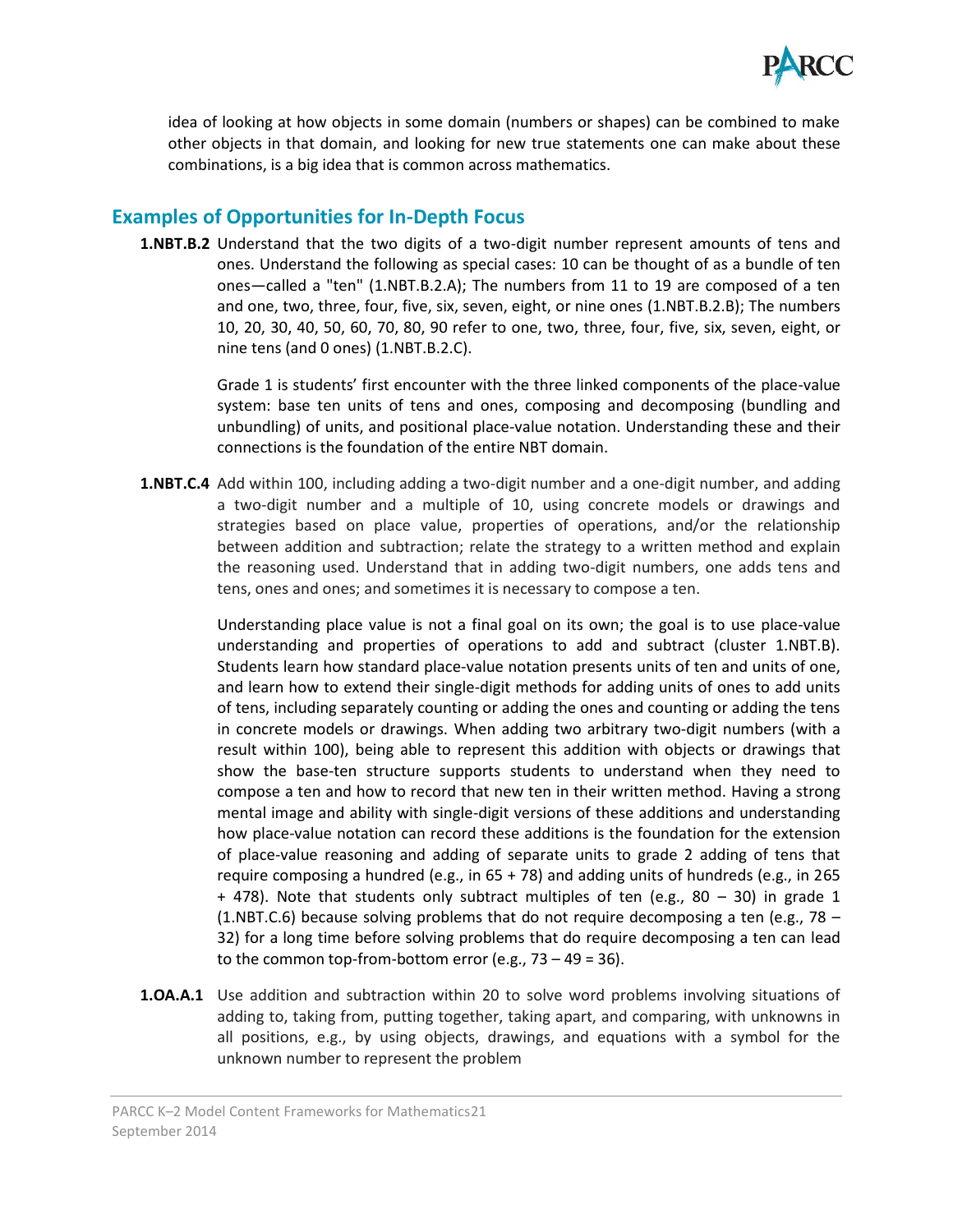

There are many distinct elementary addition and subtraction situations; students in grade 1 should work extensively with all of them.<sup>18</sup>

## <span id="page-25-0"></span>**Examples of Opportunities for Connecting Mathematical Content and Mathematical Practices**

Mathematical practices should be evident throughout mathematics instruction and should be centrally connected to the most important work of the grade. These mathematical practices can be summarized in the following sentence: Teachers help students to do mathematical sense-making about mathematical structure using mathematical drawings (or objects) to support mathematical explaining (MP 1 & 6; 7 & 8; 4 & 5; 2 & 3). Some brief examples of how the content of this grade might be connected to the Standards for Mathematical Practice follow.

- All work with properties (1.OA.B.3) and with understanding and using place value (e.g., 1.NBT.B.2, 1.NBT.C.4) should be seen as an investigation and use of the structure of the number system and of arithmetic (MP.7). Students' explanations of the properties and reasoning that they used in these contexts are early beginnings of the construction of (brief) logical arguments (MP.3). Examples of brief but excellent arguments at this grade level could include:
	- $\circ$  I know that 7 3 equals 4 because 4 + 3 equals 7. (This shows 1.0A.B.4 being met.)
	- $\circ$  I knew that  $8 + 8 = 20$  was wrong because 10 + 10 equals 20 and 8 is less than 10.
	- $\circ$  I know that 8 + 7 equals 15 because I know that 8 + 8 equals 16.
- Use of MP.8 ("Look for and express regularity in repeated reasoning") is important in the work on adding two-digit numbers (1.NBT.C.4), as described in the preceding in-depth-focus section. Students will repeatedly think about the units of ten and the units of one in their concrete models or drawings and in their recorded written methods. This work also uses MP.4 (modeling with mathematics), providing an example of a common situation in which multiple practices are involved in a given activity.
- Students in grade 1 work with some sophisticated addition and subtraction situations (1.OA.A.1), such as "Lucy has 8 fewer apples than Julie. Julie has 12 apples. How many apples does Lucy have?" Making

*Manipulatives such as physical models of hundreds, tens, and ones, and visual models such as math drawings, are important parts of the K–2 classroom. These manipulatives and visual models should always be connected to written symbols and methods.* 

a math drawing or using objects to model the situation is very helpful for students. The equations  $12 - 8 = ?$ ,  $8 + ? = 12$ , and  $? + 8 = 12$  are all mathematical models of this situation (MP.4).

<sup>18</sup> Some situation subtypes need not be mastered until grade 2. See Table 2 on page 9 of the *K–5 Progressions Document for Counting and Cardinality and Operations and Algebraic Thinking*, available a[t http://math.arizona.edu/~ime/progressions/](http://math.arizona.edu/~ime/progressions/) (2014).

PARCC K–2 Model Content Frameworks for Mathematics22 September 2014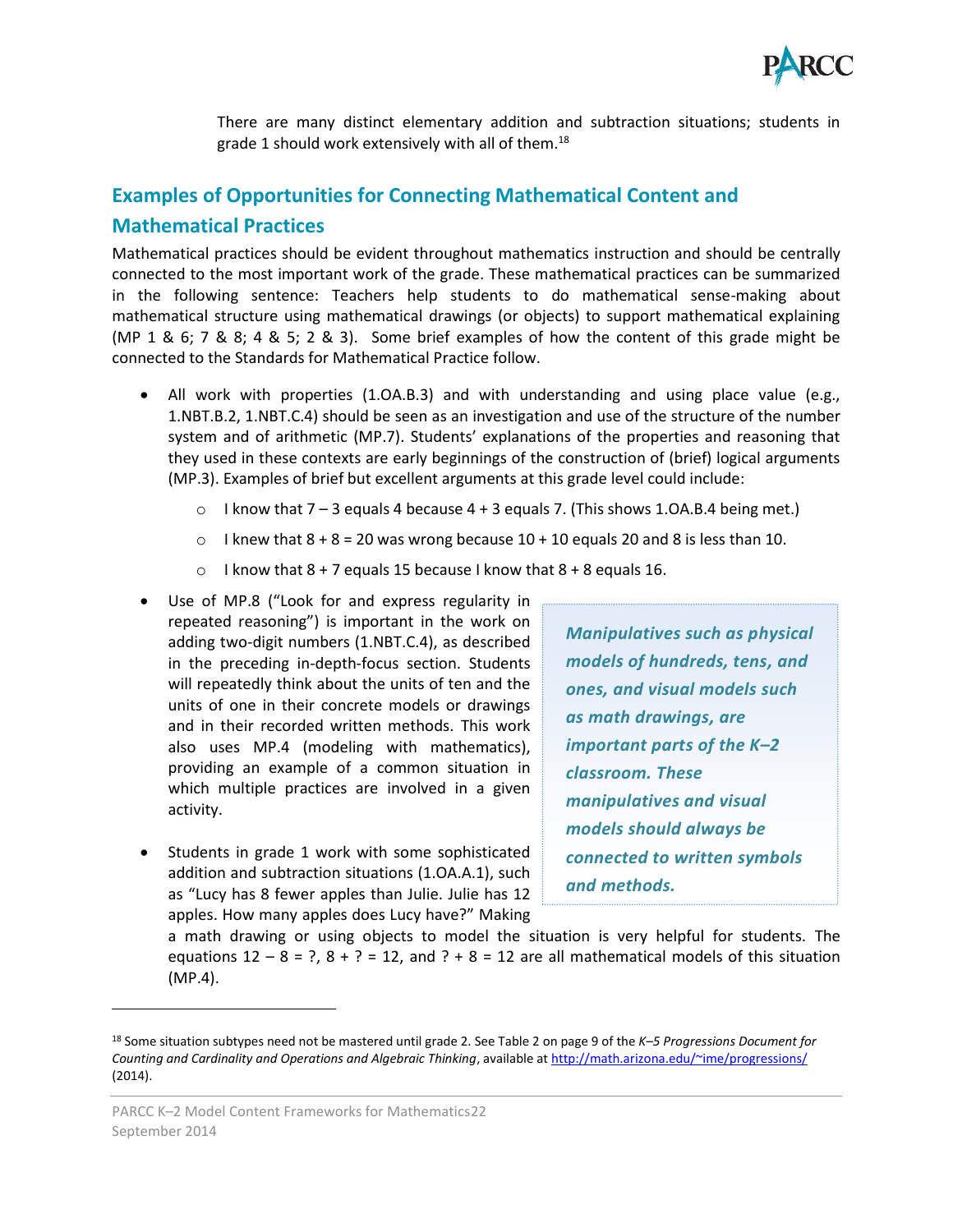

A note on manipulatives in grades K–2: Manipulatives such as physical models of hundreds, tens, and ones, and visual models such as math drawings, are important parts of the K–2 classroom. These manipulatives and visual models should always be connected to written symbols and methods.<sup>19</sup>

## <span id="page-26-0"></span>**Content Emphases by Cluster**

Not all of the content in a given grade is emphasized equally in the standards. Some clusters require greater emphasis than others, based on the depth of the ideas, the time that they take to master, and/or their importance to future mathematics or the demands of college and career readiness. In addition, an intense focus on the most critical material at each grade allows depth in learning, which is carried out through the Standards for Mathematical Practice.

To say that some topics have greater emphasis is not to say that any content in the standards can safely be neglected in instruction. Neglecting material will leave gaps in student skill and understanding and may leave students unprepared for the challenges of a later grade. All standards figure in a mathematical education and will therefore be eligible for inclusion on PARCC assessments. However, the assessments will strongly focus where the standards strongly focus.

The following table identifies the Major Clusters, Supporting Clusters, and Additional Clusters for each grade; below the table, suggestions are given for ways to connect the Supporting Clusters to the Major Clusters of the grade. Thus, rather than suggesting, even inadvertently, that some material should not be taught, this document provides direct advice for teaching grade-level material in ways that foster greater focus and coherence.

Key: Major Clusters; Supporting Clusters; C Additional Clusters

Operations and Algebraic Thinking

- Represent and solve problems involving addition and subtraction.
	- Understand and apply properties of operations and the relationship between addition and subtraction.
- Add and subtract within 20.
	- Work with addition and subtraction equations.

Number and Operations in Base Ten



<sup>19</sup> See page 19 of the *K–8 Publishers' Criteria for the Common Core State Standards for Mathematics*, available at [http://www.corestandards.org/assets/Math\\_Publishers\\_Criteria\\_K-8\\_Summer%202012\\_FINAL.pdf.](http://www.corestandards.org/assets/Math_Publishers_Criteria_K-8_Summer%202012_FINAL.pdf) (2014)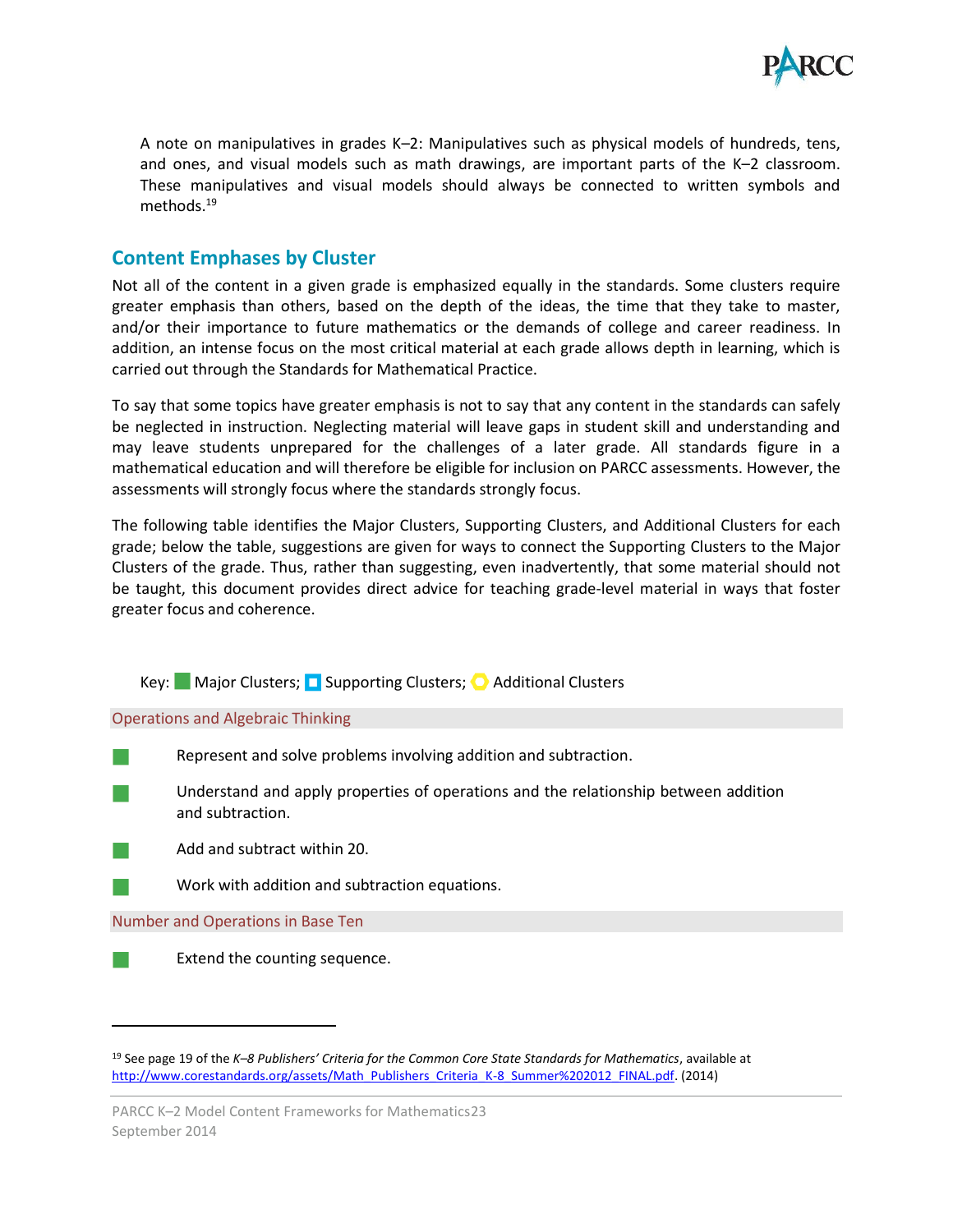

Understand place value.

Use place value understanding and properties of operations to add and subtract.

#### Measurement and Data

Measure lengths indirectly and by iterating length units.

Tell and write time.

П Represent and interpret data.

#### **Geometry**

l

O Reason with shapes and their attributes.

## <span id="page-27-0"></span>**Examples of Linking Supporting Clusters to the Major Work of the Grade**

- When students work with organizing, representing, and interpreting data, the process includes practicing using numbers and adding and subtracting to answer questions about the data (see the part of 1.MD.C.4 after the semicolon (". . . ask and answer questions about the total number of data points, how many in each category, and how many more or less are in one category than in another"), and see the K–5 progressions document for Measurement and Data (data part), especially Table 1 on page 4 and the discussion of categorical data on pages 5 and 6).<sup>20</sup>
- Telling and writing time on digital clocks (1.MD.B.3) is a context in which one can practice reading numbers (1.NBT.A.1), a kind of "application," but no more. Relating those times to *meanings* such as events during a day—is not part of 1.MD.B.3, but making sense of what one is doing (MP.1) and contextualizing (MP.2) are essential elements of good mathematical practice and should be part of the instructional foreground at all times.

<sup>20</sup> The *K–5 Progressions Document for Measurement and Data* (data part) is available at [http://commoncoretools.files.wordpress.com/2011/06/ccss\\_progression\\_md\\_k5\\_2011\\_06\\_20.pdf](http://commoncoretools.files.wordpress.com/2011/06/ccss_progression_md_k5_2011_06_20.pdf) (2011).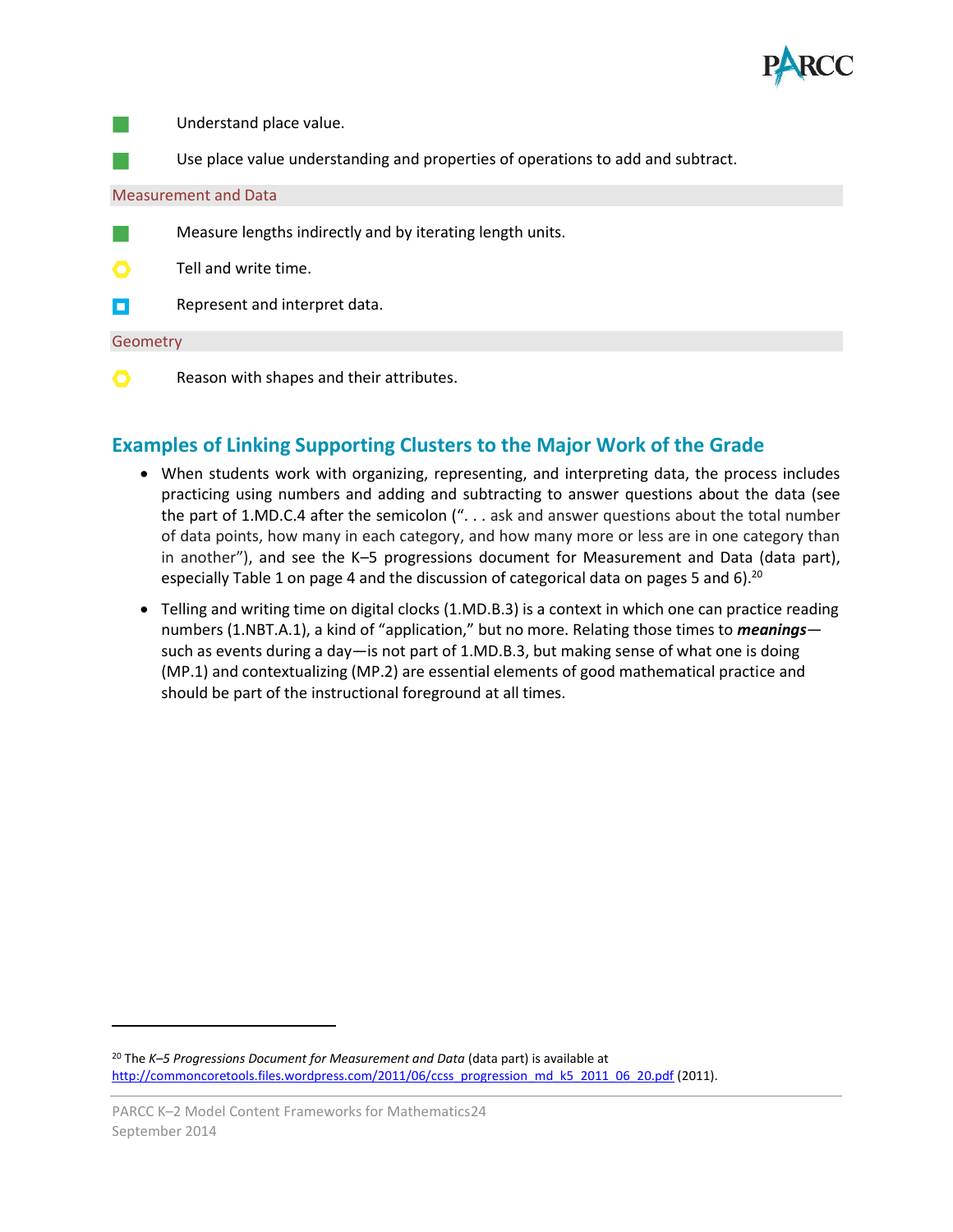

## <span id="page-28-0"></span>**PARCC MODEL CONTENT FRAMEWORK FOR MATHEMATICS FOR GRADE 2**

## <span id="page-28-1"></span>**Examples of Key Advances from Grade 1 to Grade 2**

- Students read and write numbers through 1,000, extending their use of place value to include units of hundreds.
- Students use their understanding of place value to add and subtract within 1,000 (e.g., 237 + 616 or 822 – 237). They can explain what they are doing as they add and subtract, and record their written method, using visual models to support calculating and explaining. They become fluent in addition and subtraction within 100.
- For word problems, students extend their ability by solving two-step problems using addition, subtraction, or both operations. They also master more advanced one-step addition and subtraction problems in this grade (such as take from with start unknown).<sup>21</sup>
- Students use standard units of measure and appropriate measurement tools. They understand basic properties of linear measurement (e.g., length, distance), such as the fact that the smaller the unit, the more iterations will be needed to cover a given length.

## <span id="page-28-2"></span>**Fluency Expectations or Examples of Culminating Standards**

- **2.OA.B.2** Fluently add and subtract within 20 using mental strategies. By end of grade 2, know from memory all sums of two one-digit numbers.
- **2.NBT.B.5** Fluently add and subtract within 100 using strategies based on place value, properties of operations, and/or the relationship between addition and subtraction.

Critical area 2 within the grade 2 CCSS for Mathematics introduction says "They solve problems within 1000 by applying their understanding of models for addition and subtraction, and they develop, discuss, and use efficient, accurate, and generalizable methods to compute sums and differences of whole numbers in base-ten notation, using their understanding of place value and the properties of operations." As a result, students also use efficient, accurate, and generalizable methods for fluency within 100.

- **2.NBT.A.2** Count within 1000; skip-count by 5s, 10s, and 100s.
- **2.NBT.A.3** Read and write numbers to 1000 using base-ten numerals, number names, and expanded form.

Fluency with these relationships is important for adding and subtracting within 1000.

<sup>21</sup> See Table 2 on page 9 of the *K–5 Progressions Document for Counting and Cardinality and Operations and Algebraic Thinking*, available at<http://math.arizona.edu/~ime/progressions/> (2014). This table is based on Table 1 on page 88 of the CCSS for Mathematics.

PARCC K–2 Model Content Frameworks for Mathematics25 September 2014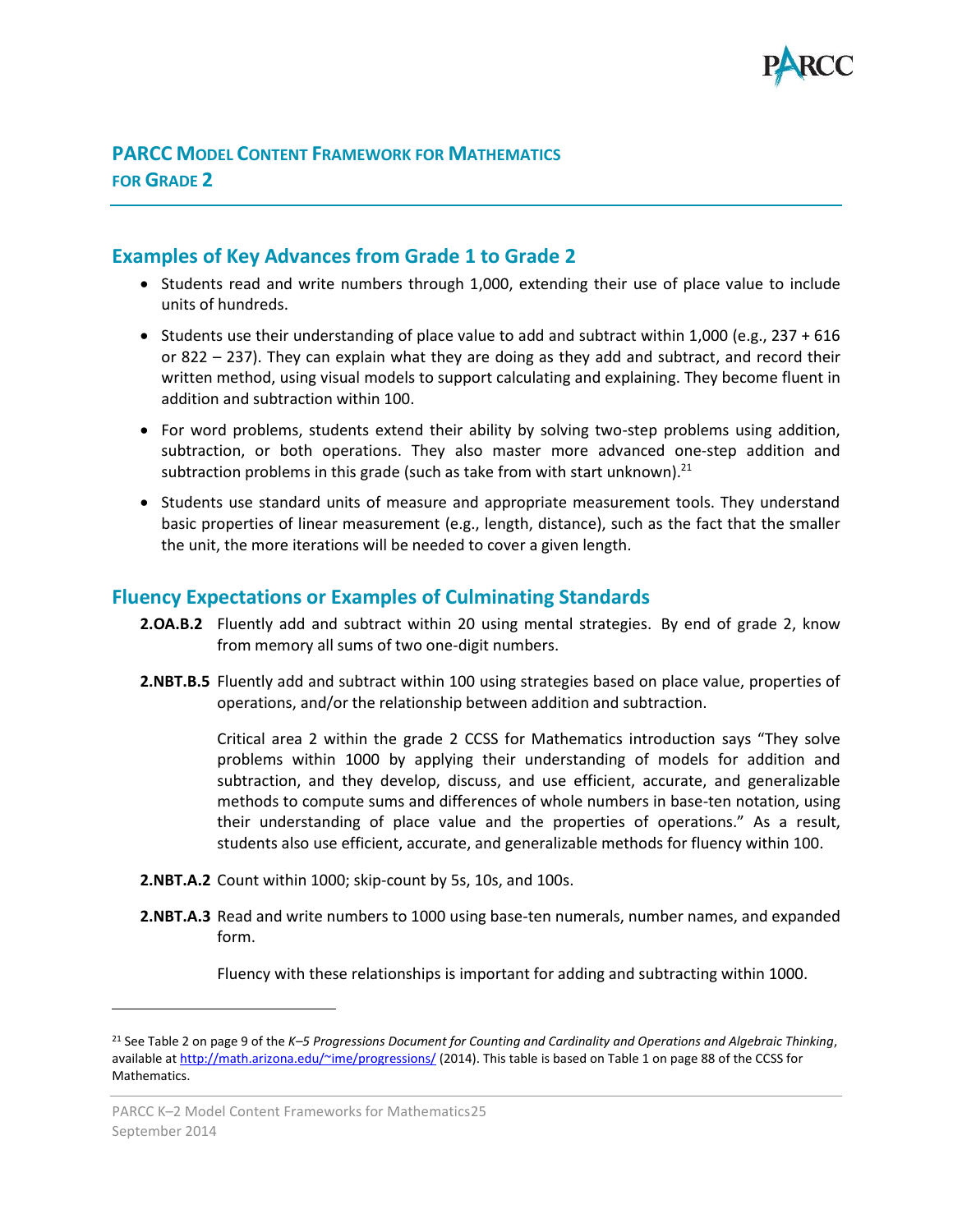

- **2.NBT.B.8** Mentally add 10 or 100 to a given number 100–900, and mentally subtract 10 or 100 from a given number 100–900.
- **2.MD.A.4** Measure to determine how much longer one object is than another, expressing the length difference in terms of a standard length unit.

Students require sufficient practice to measure accurately and reasonably quickly.

## <span id="page-29-0"></span>**Examples of Major Within-Grade Dependencies**

- "Understand place value" (cluster 2.NBT.A) is the foundation for "Use place value understanding and the properties of operations to add and subtract" (cluster 2.NBT.B). (Mastery of the two clusters can grow over time, in tandem with each other.) Adding and subtracting within 1,000 (2.NBT.B.7) involves adding or subtracting hundreds with hundreds, tens with tens, and ones with ones, sometimes composing or decomposing tens or hundreds. These ideas and methods rest on an understanding of the place-value units (2.NBT.A.1, building on 1.NBT.A.2) and understanding these units deepens students' understanding of place value.
- Knowing single-digit sums from memory (2.OA.B.2) is the basis for adding and subtracting multidigit numbers fluently and efficiently in general (cluster 2.NBT.B).

## <span id="page-29-1"></span>**Examples of Opportunities for Connections among Standards, Clusters, or**

#### **Domains**

- Problems involving dollars, dimes, and pennies (2.MD.C.8) should be connected with the placevalue learning of hundreds, tens, and ones (2.NBT.A.1), though the notation is different. A dollar is 100 cents, or a "bundle" of 10 dimes, each of which is a "bundle" of 10 pennies. Work with dollars, dimes, and pennies (without the notation) can support methods of whole-number addition (e.g., dimes are added to dimes). Addition that is appropriate with whole numbers can be explored in the new notation of money contexts (though fluency with that notation is *not* a standard at this grade).
- Students' work with addition and subtraction word problems (2.OA.A.1) can be coordinated with their growing skill in multidigit addition and subtraction (2.OA.B.2; cluster 2.NBT.B).
- Work with nickels (2.MD.C.8) and with telling time to the nearest five minutes on analog clocks (2.MD.C.7) should be taken together with counting by 5s (2.NBT.A.2) as contexts for gaining familiarity with repeating groups of 5 (2.OA.C.4). Recognizing time by seeing the minute hand at 3 and *knowing* that that signifies 15 minutes; recognizing three nickels as 15 cents; and seeing the 15-ness of a 3-by-5 rectangular array held in any position (including with neither base horizontal) will prepare for understanding, in grade 3, what the new operation of multiplication means.
- A number line (2.MD.B.6) connects numbers, lengths, and units. Number lines are first used in grade 2. A number line shows units of length; the numbers at the end points of the lengths tell how many lengths so far. Bar-graph scales (2.MD.D.10) and rulers (2.MD.A.1, 2, 3, 4) are number lines. Length units can be added and subtracted using rulers or number-line diagrams (2.MD.B.5, 6); adding lengths is an extension of adding and subtracting numbers of things, which has been a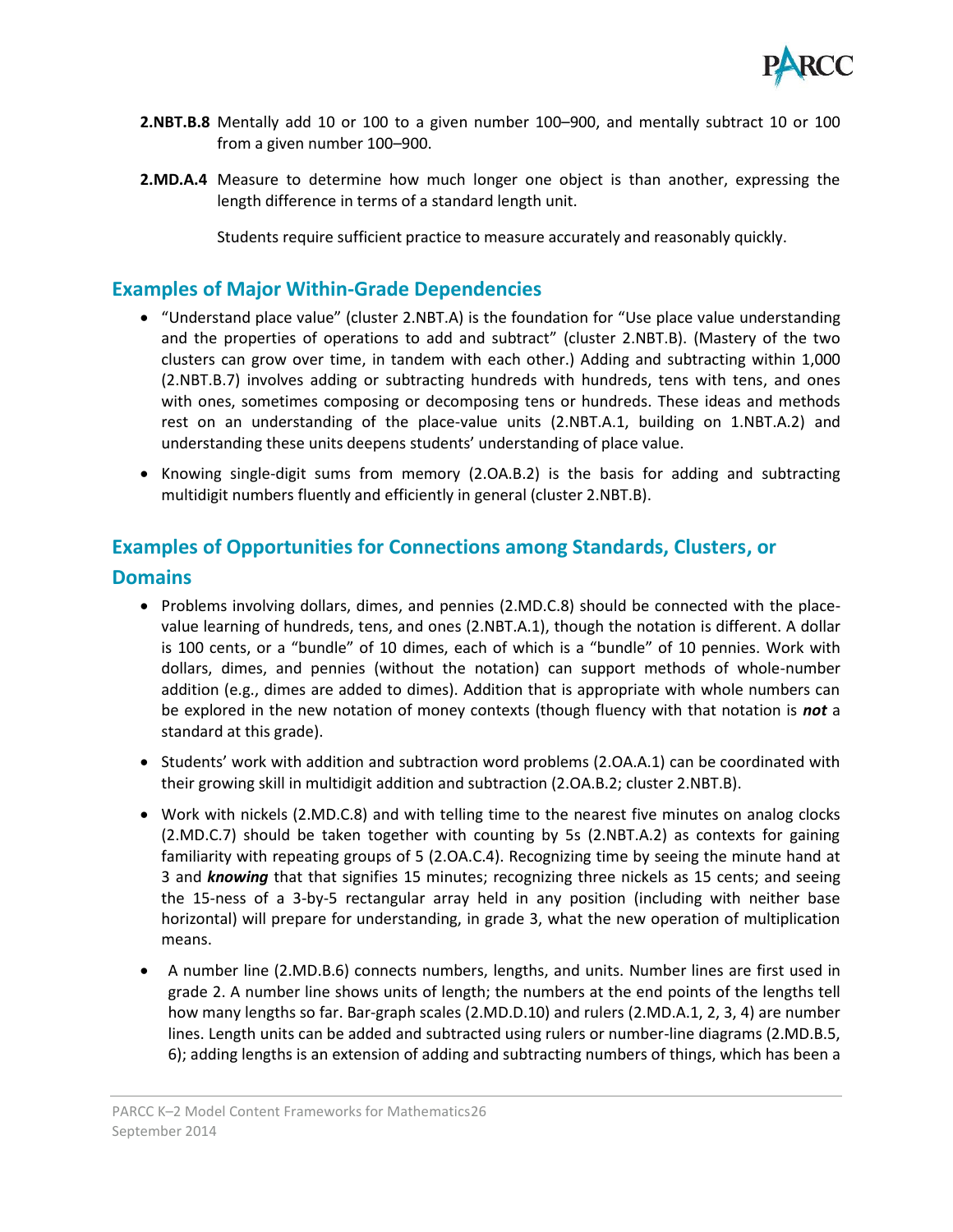

focus in kindergarten and grade 1 and will be a focus in grade 2 OA and NBT standards. The purpose of number lines is to represent numbers, sums, and differences as lengths, rather than using lengths to solve all addition and subtraction problems.

## <span id="page-30-0"></span>**Examples of Opportunities for In-Depth Focus**

**2.OA.A.1** Use addition and subtraction within 100 to solve one- and two-step word problems involving situations of adding to, taking from, putting together, taking apart, and comparing, with unknowns in all positions, e.g., by using drawings and equations with a symbol for the unknown number to represent the problem

> Using situations (from word problems, from classroom events or student experiences, and from discovered mathematical patterns) as a source of problems can help students make sense of and contextualize the operations they are learning. Students continue to relate the different basic situation types in addition and subtraction.<sup>22</sup> Using equations and drawn models to represent situations can facilitate understanding, explaining, and such relating.

**2.NBT.B.7** Add and subtract within 1000, using concrete models or drawings and strategies based on place value, properties of operations, and/or the relationship between addition and subtraction; relate the strategy to a written method. Understand that in adding or subtracting three-digit numbers, one adds or subtracts hundreds and hundreds, tens and tens, ones and ones; and sometimes it is necessary to compose or decompose tens or hundreds.

> It takes substantial time for students to extend addition and subtraction to 1,000. Students must connect steps in the written method to what they know about place value and properties of operations, using visual models to support sense-making and explaining. Students need to be able to use general methods that will extend to larger numbers in grade 4, so that grade 3 students can concentrate on multiplication and division and on becoming fluent in their grade 2 addition and subtraction written methods within 1000.

## <span id="page-30-1"></span>**Examples of Opportunities for Connecting Mathematical Content and Mathematical Practice**

Mathematical practices should be evident throughout mathematics instruction and should be centrally connected to the most important work of the grade. These mathematical practices can be summarized in the following sentence: Teachers help students to do mathematical sense-making about mathematical structure using mathematical drawings (or objects) to support mathematical explaining (MP 1 & 6; 7 & 8; 4 & 5; 2 & 3). Some brief examples of how the content of this grade might be connected to the Standards for Mathematical Practice follow.

 $\overline{\phantom{a}}$ 

<sup>22</sup> See Table 2 on page 9 of the *K–5 Progressions Document for Counting and Cardinality and Operations and Algebraic Thinking*, available at<http://math.arizona.edu/~ime/progressions/> (2014); as well as *Representing and Solving Addition and Subtraction Problems Mini-Assessment*, available at [http://www.achievethecore.org/page/258/representing-and-solving-addition-and](http://www.achievethecore.org/page/258/representing-and-solving-addition-and-subtraction-problems)[subtraction-problems](http://www.achievethecore.org/page/258/representing-and-solving-addition-and-subtraction-problems) (2014).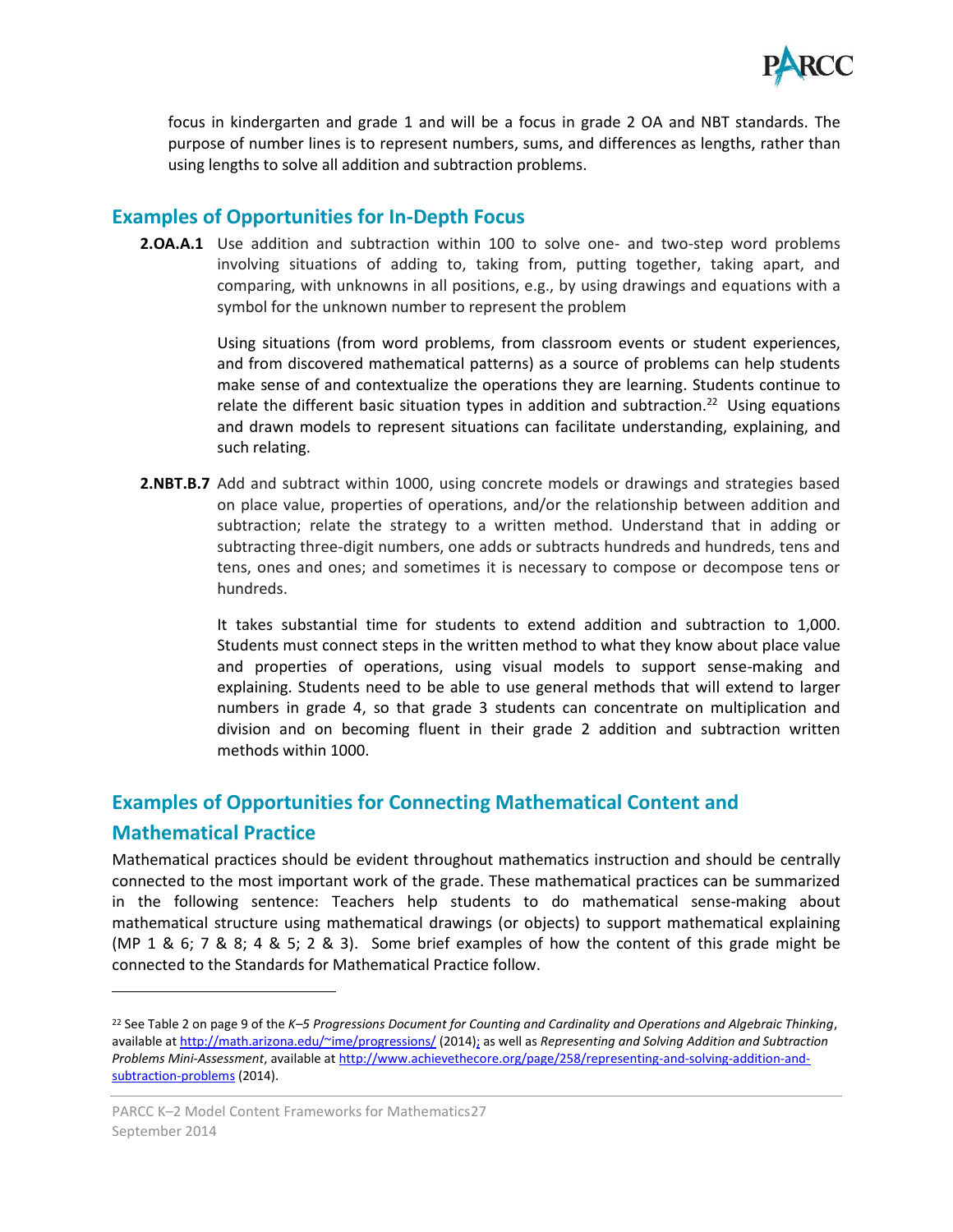

- Students use MP.7 ("Look for and make use of structure") as they compose ones and tens to make tens and hundreds, and decompose hundreds and tens when they need more tens and ones. They use MP.8 ("Look for and express regularity in repeated reasoning") both as they compose and decompose such units and as they initially extend their reasoning and written methods from adding and subtracting within 100 to adding and subtracting within 1000.
- Grade 2 students use objects that remain appropriate tools (MP.5) for a lifetime: rulers, clocks, coins, and the number line (essentially an abstract ruler or measurement scale). MP.5 is about not just the ability to use tools, but the ability to choose the appropriate tool for a task. At this grade level, because students are just beginning to use a variety of tools, their utility may seem both obvious and fixed to a task: for example, a ruler measures length. For some students, for example, coming to understand the significance of counting by 5—the usefulness of that counting sequence and the situations in which it appears—may involve a choice of which of several images (nickels, hands, telling time) is most clarifying and salient to them. Generating the abstraction—in this example, the sequence 0, 5, 10, 15, etc.—may also be aided by experiences in the various

*Manipulatives such as physical models of hundreds, tens, and ones, and visual models such as math drawings, are important parts of the K–2 classroom. These manipulatives and visual models should always be connected to written symbols and methods.* 

domains, including the recognition that the same sequence of numbers is common to all of them. That sequence of number names expresses the regularity (MP.8) of a calculation (counting five more) that recurs in many contexts.

A note on manipulatives in grades K–2: Manipulatives such as physical models of hundreds, tens, and ones, and visual models such as math drawings, are important parts of the K–2 classroom. These manipulatives and visual models should always be connected to written symbols and methods.<sup>23</sup>

## <span id="page-31-0"></span>**Content Emphases by Cluster**

l

Not all of the content in a given grade is emphasized equally in the standards. Some clusters require greater emphasis than others, based on the depth of the ideas, the time that they take to master, and/or their importance to future mathematics or the demands of college and career readiness. In addition, an intense focus on the most critical material at each grade allows depth in learning, which is carried out through the Standards for Mathematical Practice.

To say that some topics have greater emphasis is not to say that any content in the standards can safely be neglected in instruction. Neglecting material will leave gaps in student skill and understanding and may leave students unprepared for the challenges of a later grade. All standards figure in a

<sup>23</sup> See page 19 of *K–8 Publishers' Criteria for the Common Core State Standards for Mathematics*, available at [http://www.corestandards.org/assets/Math\\_Publishers\\_Criteria\\_K-8\\_Summer%202012\\_FINAL.pdf.](http://www.corestandards.org/assets/Math_Publishers_Criteria_K-8_Summer%202012_FINAL.pdf) (2014)

PARCC K–2 Model Content Frameworks for Mathematics28 September 2014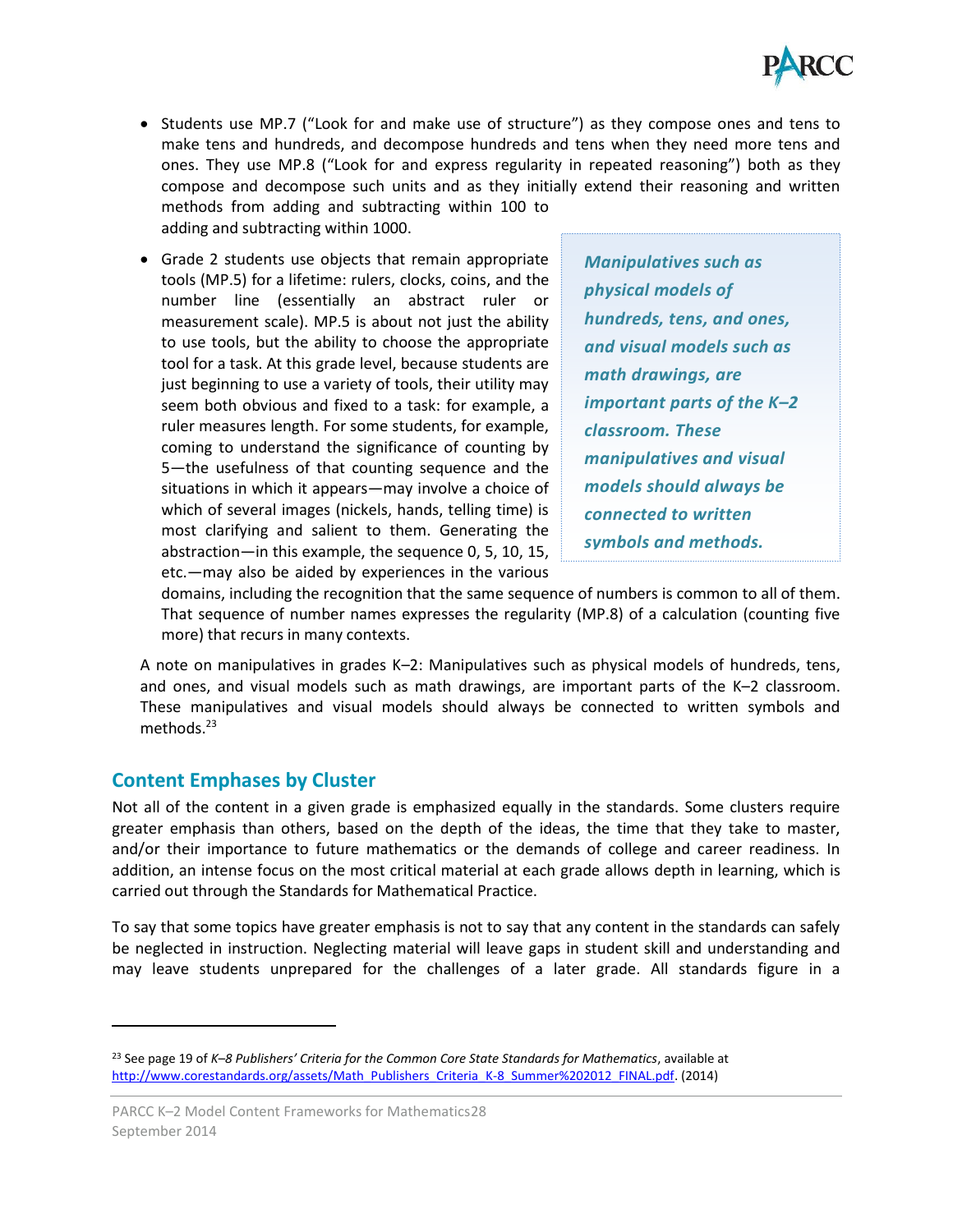

mathematical education and will therefore be eligible for inclusion on PARCC assessments. However, the assessments will strongly focus where the standards strongly focus.

The following table identifies the Major Clusters, Supporting Clusters, and Additional Clusters for each grade; below the table, suggestions are given for ways to connect the Supporting Clusters to the Major Clusters of the grade. Thus, rather than suggesting, even inadvertently, that some material should not be taught, this document provides direct advice for teaching grade-level material in ways that foster greater focus and coherence.

|                             | ■ Major Clusters; ■ Supporting Clusters; ● Additional Clusters<br>Kev:          |  |  |
|-----------------------------|---------------------------------------------------------------------------------|--|--|
|                             | <b>Operations and Algebraic Thinking</b>                                        |  |  |
|                             | Represent and solve problems involving addition and subtraction.                |  |  |
|                             | Add and subtract within 20.                                                     |  |  |
| о                           | Work with equal groups of objects to gain foundations for multiplication.       |  |  |
|                             | Number and Operations in Base Ten                                               |  |  |
|                             | Understand place value.                                                         |  |  |
|                             | Use place value understanding and properties of operations to add and subtract. |  |  |
| <b>Measurement and Data</b> |                                                                                 |  |  |
|                             | Measure and estimate lengths in standard units.                                 |  |  |
|                             | Relate addition and subtraction to length.                                      |  |  |
| Ξ                           | Work with time and money.                                                       |  |  |
| о                           | Represent and interpret data.                                                   |  |  |
| Geometry                    |                                                                                 |  |  |
|                             | Reason with shapes and their attributes.                                        |  |  |